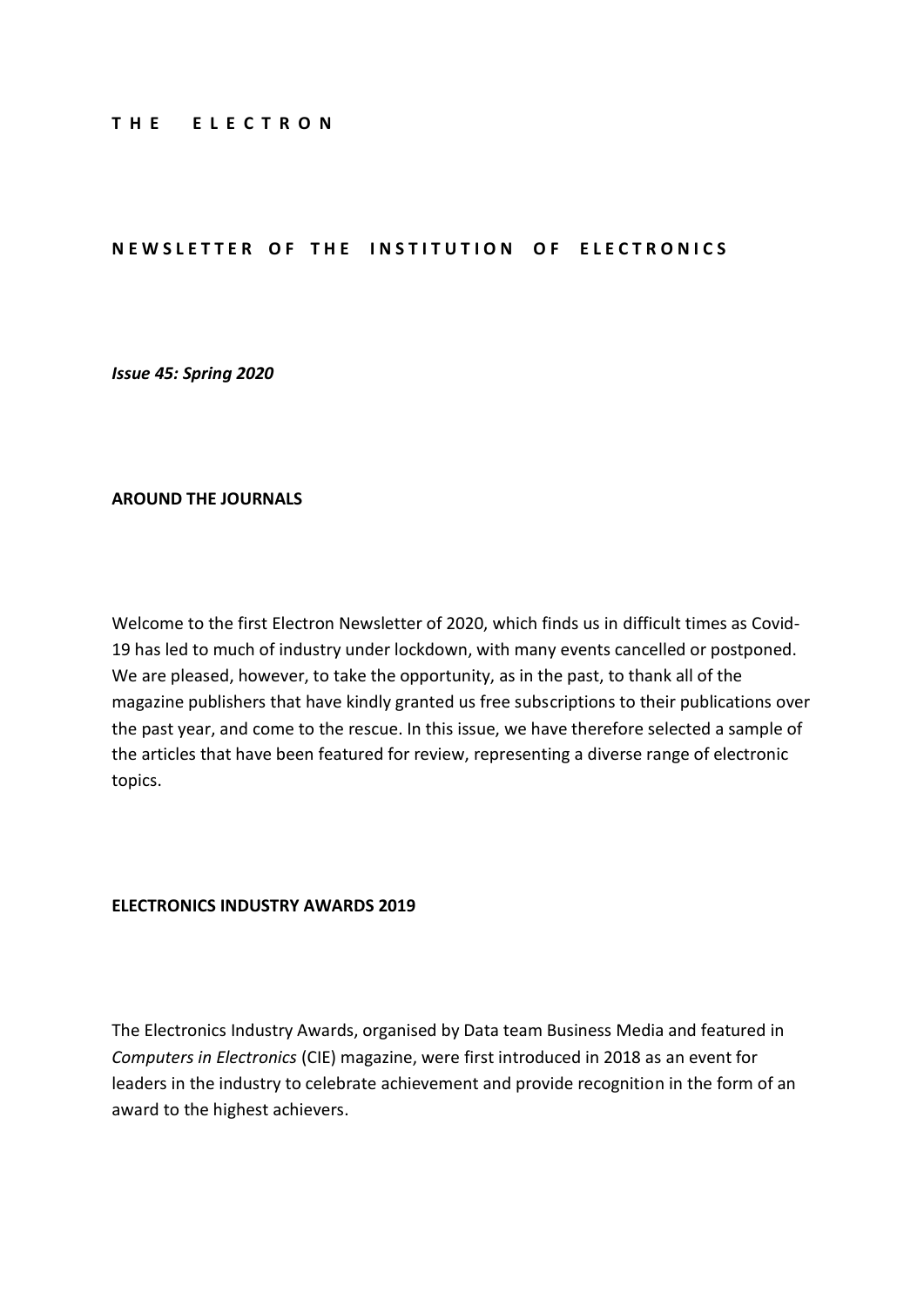At the 2019 event, held at The Tower Hotel, London, on 21st. June, a total of eighteen awards were presented across three categories of Product Awards, Business Awards and Individual Awards. These are listed in the July/August issue of CIE.

## **Product Awards**

The Product Awards were as follows:

\* Aerospace/Military/Defence Product of the Year: STURA 7 Drone Detector and Disrupter (Eskam Electronics)

\* Automotive Product of the Year: LT8708/-1: 80V Bidirectional Synchronous Buck-Boost DC/DC Controller (Analog Devices)

\* Display Product of the Year: microLED Emissive Display (Plessey Semiconductors)

\* Enclosure Product of the Year: Environmental Case System (Phoenix Contact)

- \* Engineering Development/Design Tool of the Year: Introspect ESP Software
- \* Interconnection Product of the Year: Fischer LP360 Connector
- \* Internet of Things Product of the Year: sensAI Stack (Lattice Semiconductor)
- \* Power Product of the Year: Yokogawa WT5000 Precision Power Analyzer

\* Test, Measurement and Inspection Product of the Year: SV3C-DPTXCPTX Combo MIPI D-PHY/C-PHY Generator (Introspect)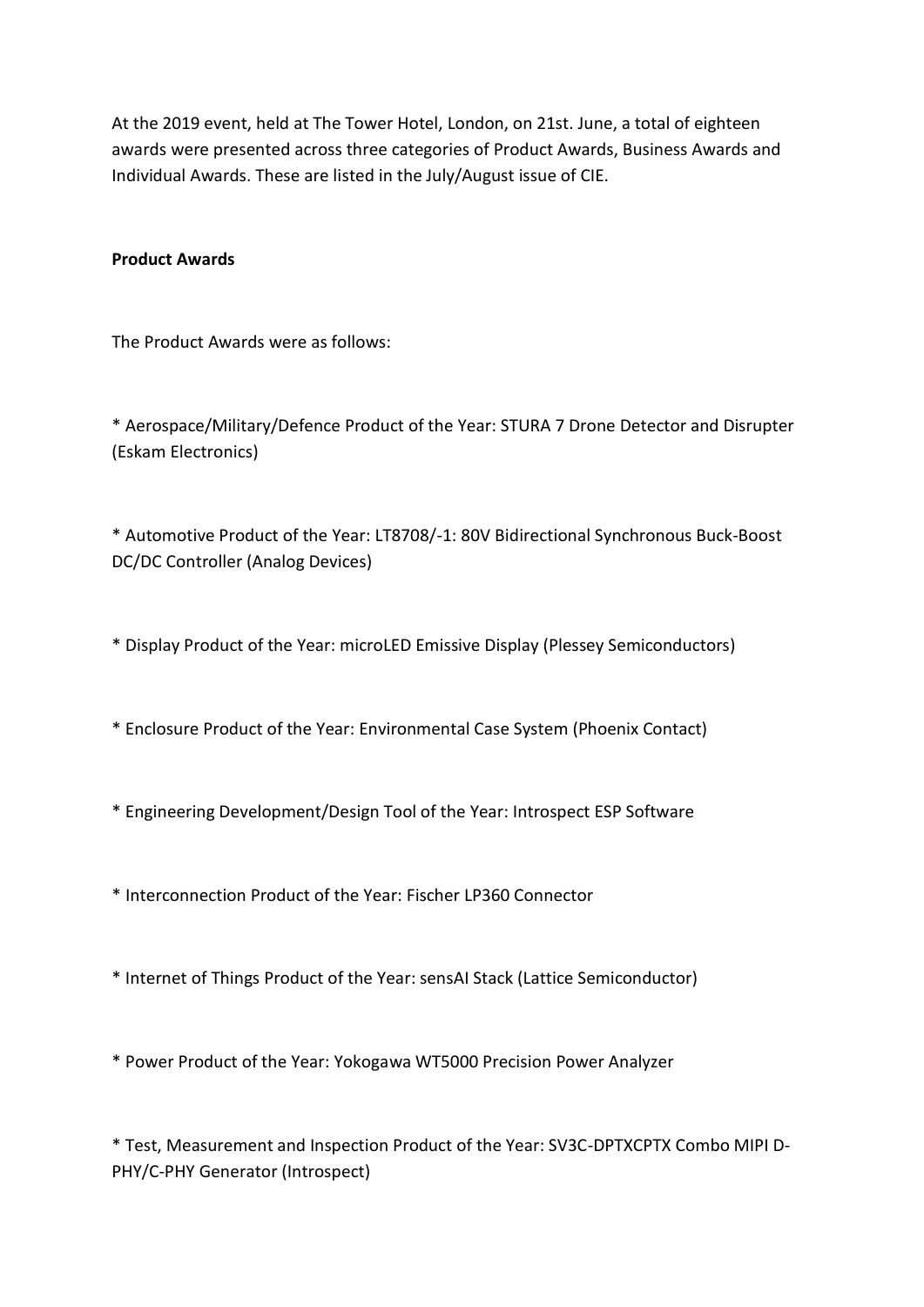\* Embedded Solutions Product of the Year: microLED Emissive Display (Plessey Semiconductor)

## **Business Awards**

The Business Awards were as follows:

- \* Distributor of the Year: Digi-Key Electronics
- \* Electronics Manufacturer of the Year: NCAB Group UK
- \* Excellence in Innovation: Xilinx
- \* Environmental Leadership: NCAB Group UK
- \* Best Customer Service: Intelliconnect
- \* Academic Support: RS Components
- \* Most Outstanding PR Agency: BWW Communications

# **Individual Awards**

Just one Industry Personality Award was presented in this category and that was to Nick Foot of BWW Communications.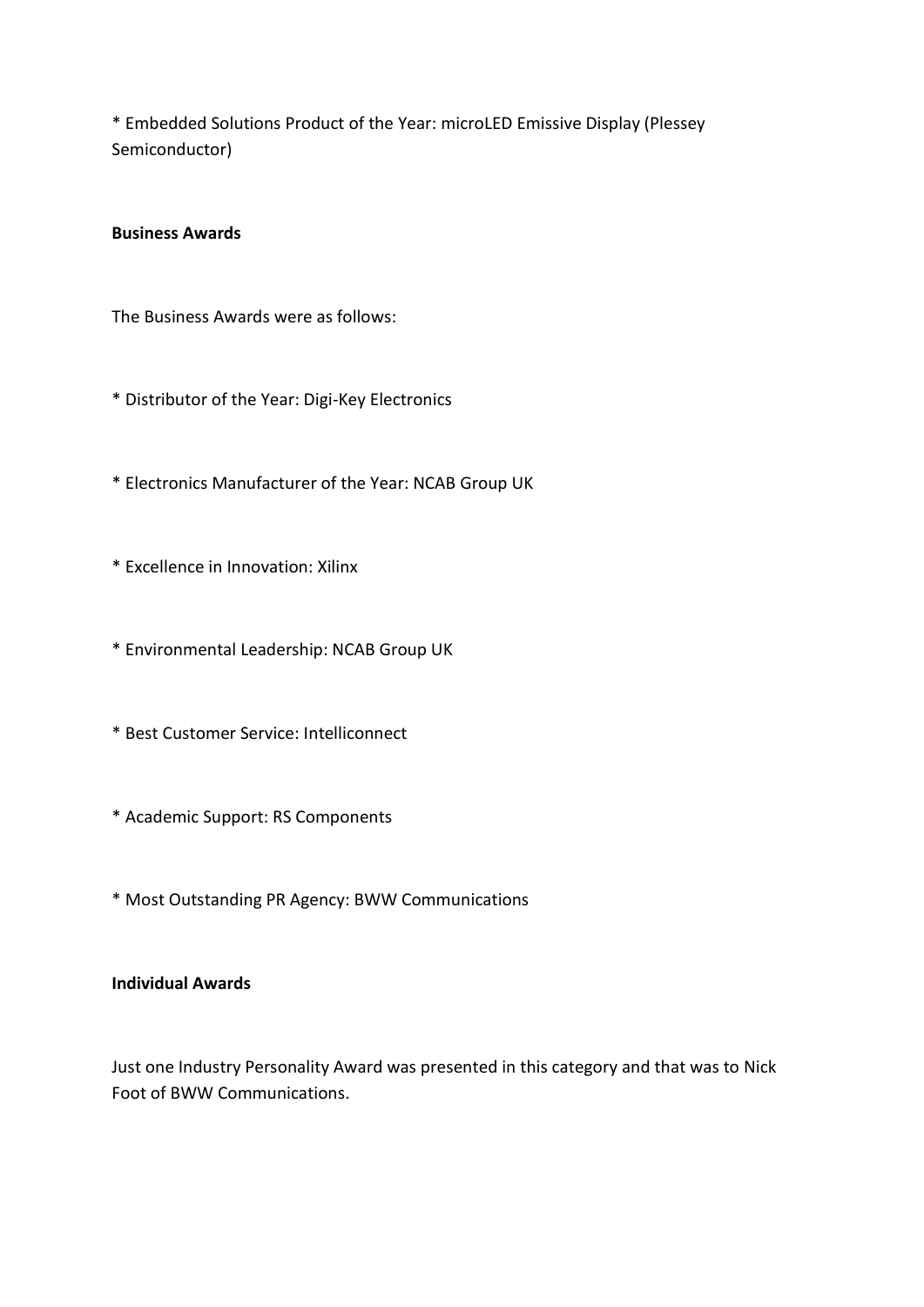## **The Awards Process**

The Product Awards were decided by combining a public vote with the scores from an expert panel of judges, whilst the Business Awards were decided solely by an online vote.

#### **Winners' Profiles**

In the May 2019 issue of CIE profiles are featured of two of the Award Winners, Intelliconnect and Yokogawa.

#### **Cochlear Implant**

The Intelliconnect profile relates to the development of a cochlear implant (surgically implanted device that enables a severely deaf person to hear again).

Having suffered multiple failures of standard connectors, a major manufacturer of cochlear implant technology approached Intelliconnect with a request to develop a quick disconnect waterproof connector:

*'The internal transmitter, where a connector is required, transmits RF signals through to the implant via a magnetic connection to reduce the possibility of patient infection. The transmitter processes the RF signals from the microphones through the speech processor and then into the internal implant which connects to the cochlear allowing the person to "hear" the sound.'*

The proposed connector was to be in the external transmitting/processing part of the device, and so had to be extremely rugged and reliable. This meant that the connector had to be waterproof, because they were used close to the skin, and capable of being used in normal domestic environments, such as swimming pools, showers, baths and high-humidity environments such as saunas and steam rooms. The design had to be small enough to fit into the transmitter equipment, but also sufficiently rugged to permit a push/pull connection style to be incorporated.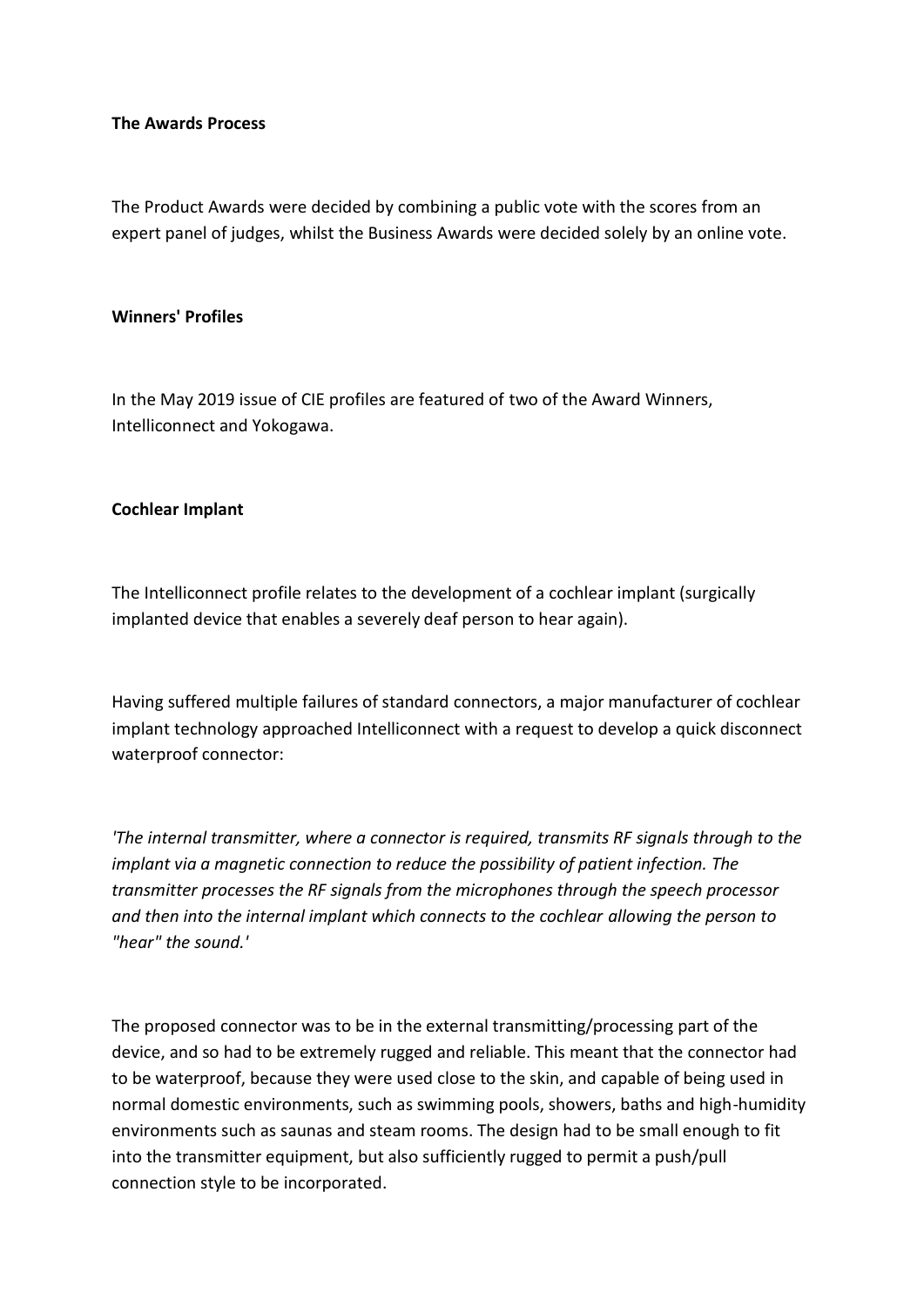The brief required a new design of connector to be initiated since two important features i.e. waterproof integrity and a push-pull connection as against a coupling nut, were needed to allow ease of use and performance under severe environmental conditions.

The design was based around a modified MCX connector with the waterproof rating of IP68 in the unmated condition, equivalent to 10m immersion in water tested for a minimum period of four hours. In practice the connector had been tested to 60m without leaking, providing a safety factor of six.

The application required several thousand disconnects during the product lifecycle, which required a development programme that would ensure that the latching mechanism, spring forces, and engagement and separation forces would be consistent and qualified for the specified number of mating and unmating cycles:

*'The connector needed to be capable of up to 3,000 mating cycles, and this was to be achieved by fine tuning the connector forces to an engagement force of 2.5 lbs maximum and 1.5 lbs minimum, and a disengagement force of 3 lbs maximum and 2 lbs minimum.'*

The successful design is now in volume production.

Intelliconnect is currently the largest UK-based manufacturer of RF and waterproof connectors for specialised applications.

## **Precision Power Analyser**

In 'A Power Analyser to meet Tomorrow's Challenges' Anoop Gangadharan of Yokogawa Europe points to changes in areas such as the automotive sector and the nature of the power grid to justify 'a versatile test platform that not only delivers reliable measurements today, but is also ready for the challenges of tomorrow':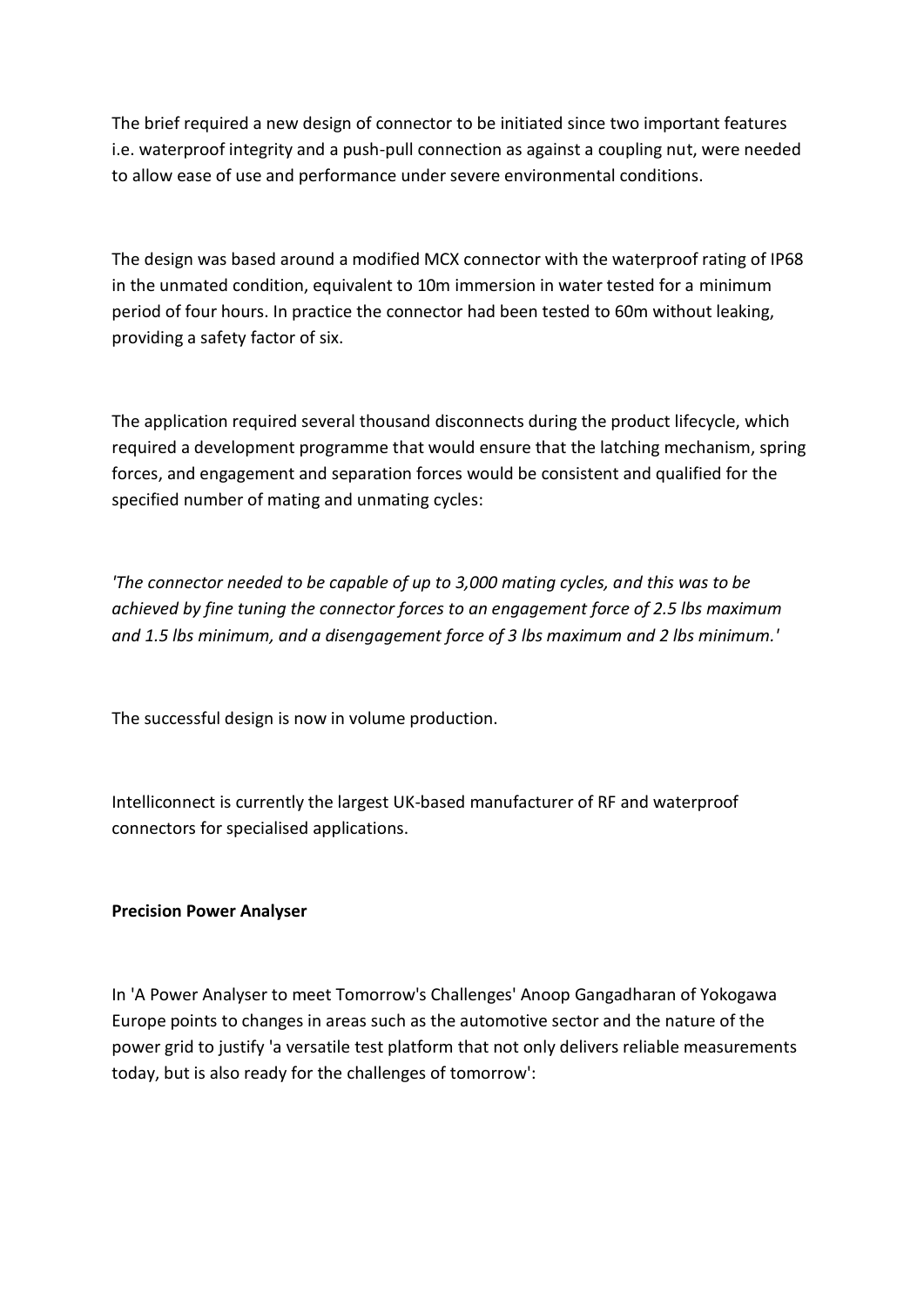*'In the automotive sector meeting the demands of electric and hybrid vehicles for greater charging capacity, shorter charging times and greater travelling range requires thorough positive and negative cycle evaluations of battery charge and discharge characteristics. Similarly, tests on inverter signals need to account for the harmonic superimpositions from switching circuits. Minimising the interference from this switching noise requires isolated inputs, high-speed sample rates and measurement data gathered over long periods.*

*As pure sine-wave PWM signals become less common in motor applications, measuring instruments need to include the ability to carry out high-frequency measurements. With mean voltages increasingly differing from the fundamental voltage waveform, harmonic measurements are also are also needed to establish the values of derived measurements such as active power. Similarly, addressing the challenges of measuring parameters such as energy efficiency, harmonic content and power factor require both progressively greater accuracy and consistency in measurement over the specified ranges and conditions.*

*In the area of power transmission and distribution, new developments such as renewable energy stations, energy-positive buildings and infrastructures mean that electricity no longer has a unidirectional flow from the power station to the consumer. With a multitude of renewable and non-renewable power stations feeding the grid, engineers in charge of ensuring a balanced grid need robust testing and accurate measurements to reduce the impact of noise, distortions and harmonics from multiple sources.'*

The WT5000 Precision Power Analyser addresses these challenges with a measurement accuracy of plus or minus 0.03 per cent combined with stability, noise immunity and plug-in modular flexibility:

*'Seven built-in slots for user-swappable power input modules and diverse mainframe options enable users to expand or reconfigure the WT5000 as their applications and their requirements change.*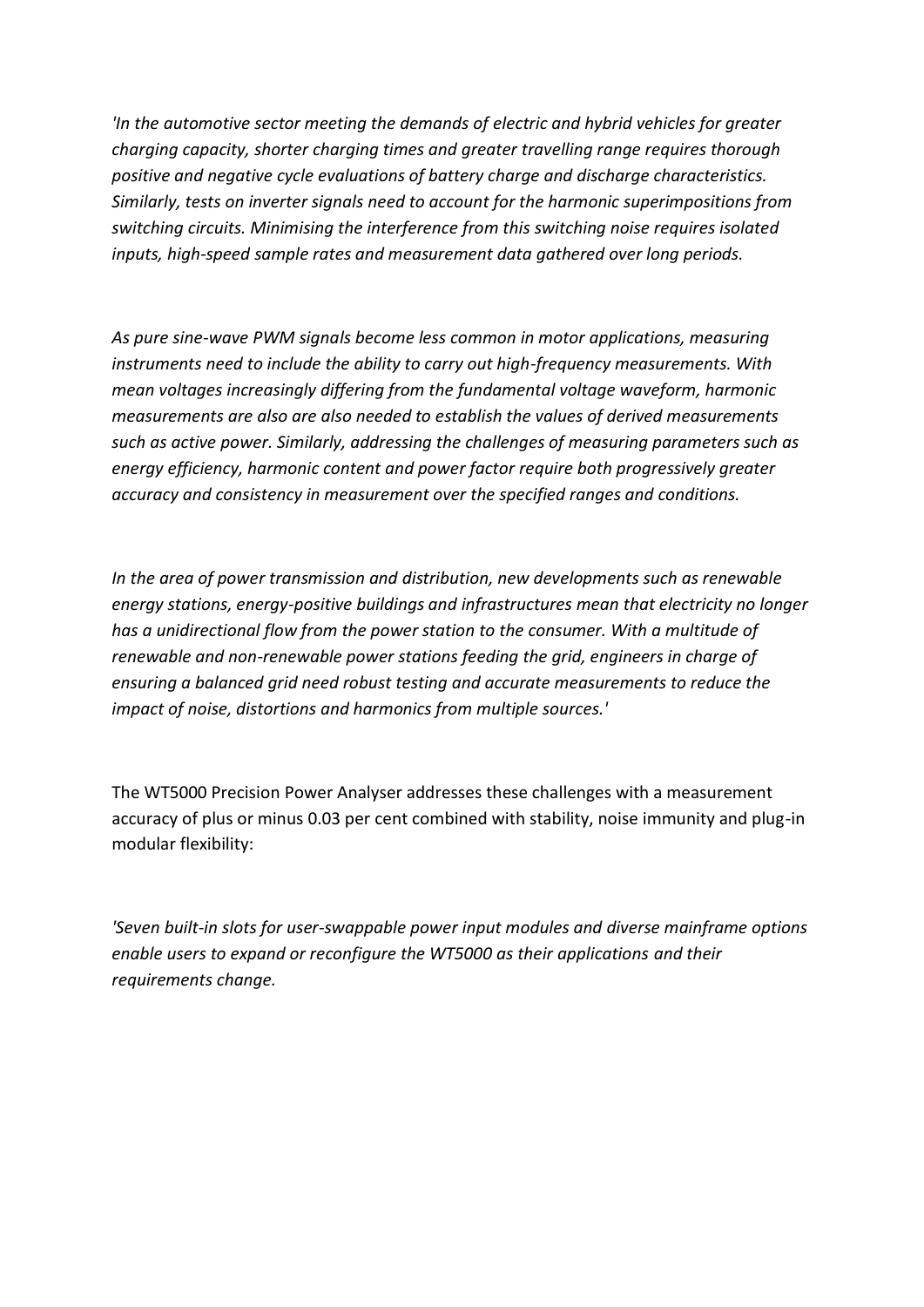*Key features include the ability to use 5A or 30A input modules in conjunction with the splitscreen touch display to compare multichannel measurements; simultaneous measurements on up to four motors; carrying out measurements under highly fluctuating input and/or load conditions; and custom measurements for added flexibility. The WT5000 also performs harmonic measurements including comparisons of two simultaneous measurements up to the 500th order.'*

# **WORLD'S FIRST PERSONAL CAPNOMETER**

In the December 2019 - January 2020 issue of *CIE,* Russell Overend, Managing Director of Wideblue, in his article 'The Challenging Environment of Medical Electronics', (p.14), describes how his company has achieved a world first with the development of the N-Tidal Personal Capnometer.

A capnometer is a device that is used to measure the amount of carbon dioxide in an exhaled breath in order to assess lung health. Traditionally it takes the form of a large bedside machine ordinarily only used in hospitals. In his article the author explains how, following an approach from Cambridge Respiratory Innovations Limited, Wideblue subsequently set about the task of designing a hand-held battery-powered version that could be used in a patient's home or by a general practitioner:

*'An ergonomic study allowed us to develop the device for children and adults and left/right handed operation. We chose an infra-red LED tuned to the peak CO2 adsorption wavelength and developed some patented infra-red optics to measure the CO2 levels as the patient breathes in and out through the mouthpiece.'*

Miniaturisation techniques enabled a sensor to be directly in front of the mouth, providing more accurate results: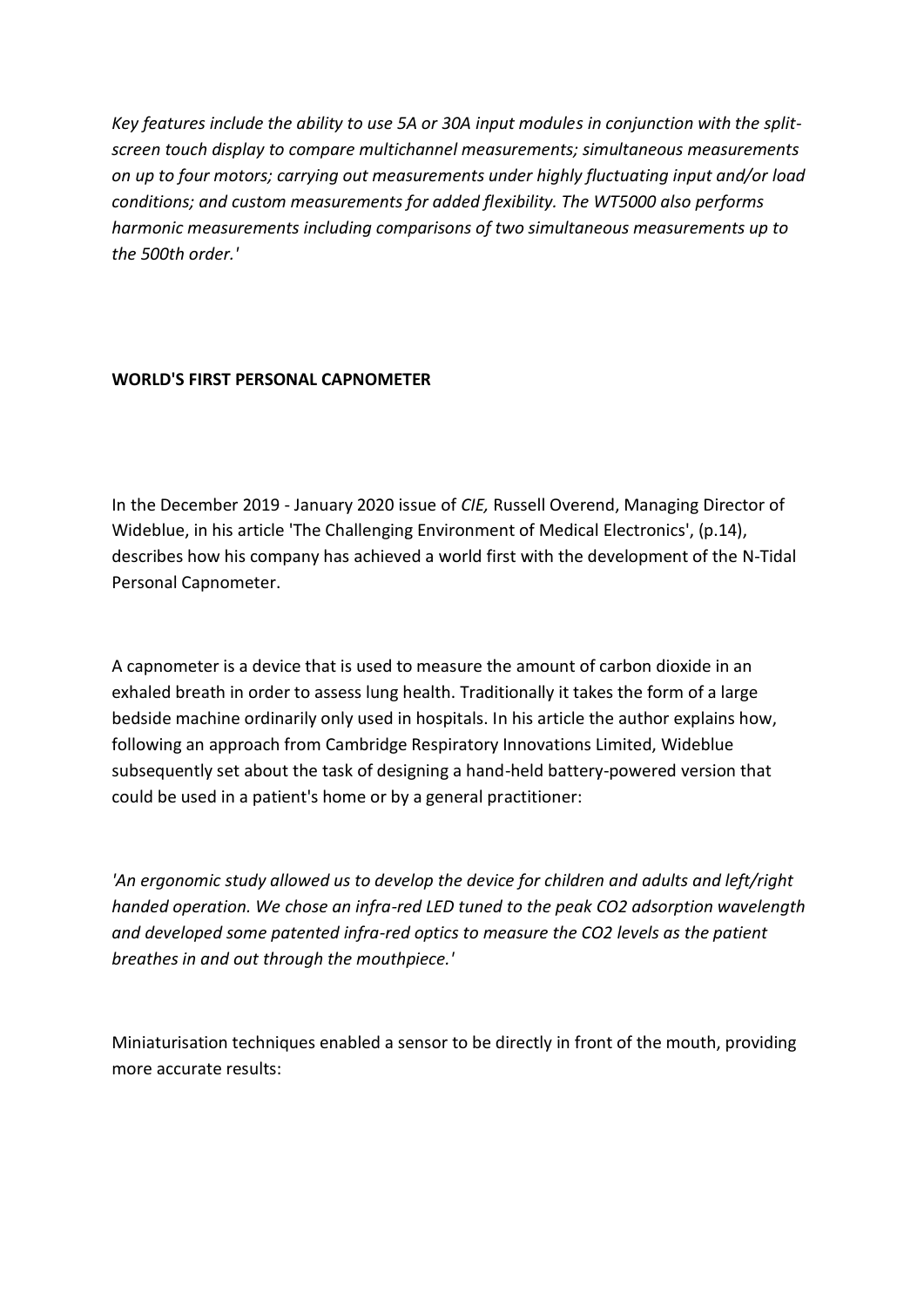*'A replaceable breath tube with integrated infra-red widow means the device can be used by many patients and prevents cross-contamination. A simple traffic light system (red, amber, green) gives an indication of the lung health so that any remedial action can be taken quickly. Electronics within the device capture the data from the sensor and the breath record is transmitted wirelessly to a secure server. Not patient identifiable data is used. Additional engineering data is captured and transmitted to allow us to monitor the use of the device in service. We chose 2G comms as this service was most available in most of the target countries and the service is unlikely to be switched off due to the installed base of other 2G devices. The device uses an internal Li-ion battery charged through a USB connector. This had the added benefit during development and clinical trials of having direct access to the microprocessor and memory in the device.'*

The N-Tidal Capnometer is currently undergoing clinical/user trials and has already produced "superb" clinical results. Subject to successful completion of these trials and regulatory approvals, the device is expected to go into commercial production in 2020.

# **WORLD'S LONGEST MULTILAYER FLEXIBLE PRINTED CIRCUIT**

The April 2019 issue of *CIE* (p.35) describes how Trackwise has shipped a 26-metre long multilayer flexible printed circuit (FPC), believed to be the largest ever produced, for distributing power and control signals across the wings of a solar-powered unmanned aerial vehicle.

The FPC forms part of a complete interconnect system (power and signal) that provides an estimated total systems weight saving of some 60 per cent over the traditional wire harness:

*'The FPCs are manufactured using Improved Harness Technology (IHT), a patented reel-toreel manufacturing technique. Conventional FPCs are rarely more than two metres in length, primarily due to limitations of manufacturing processes. IHT overcomes these limitations, enabling FPCs of unlimited length to be produced.*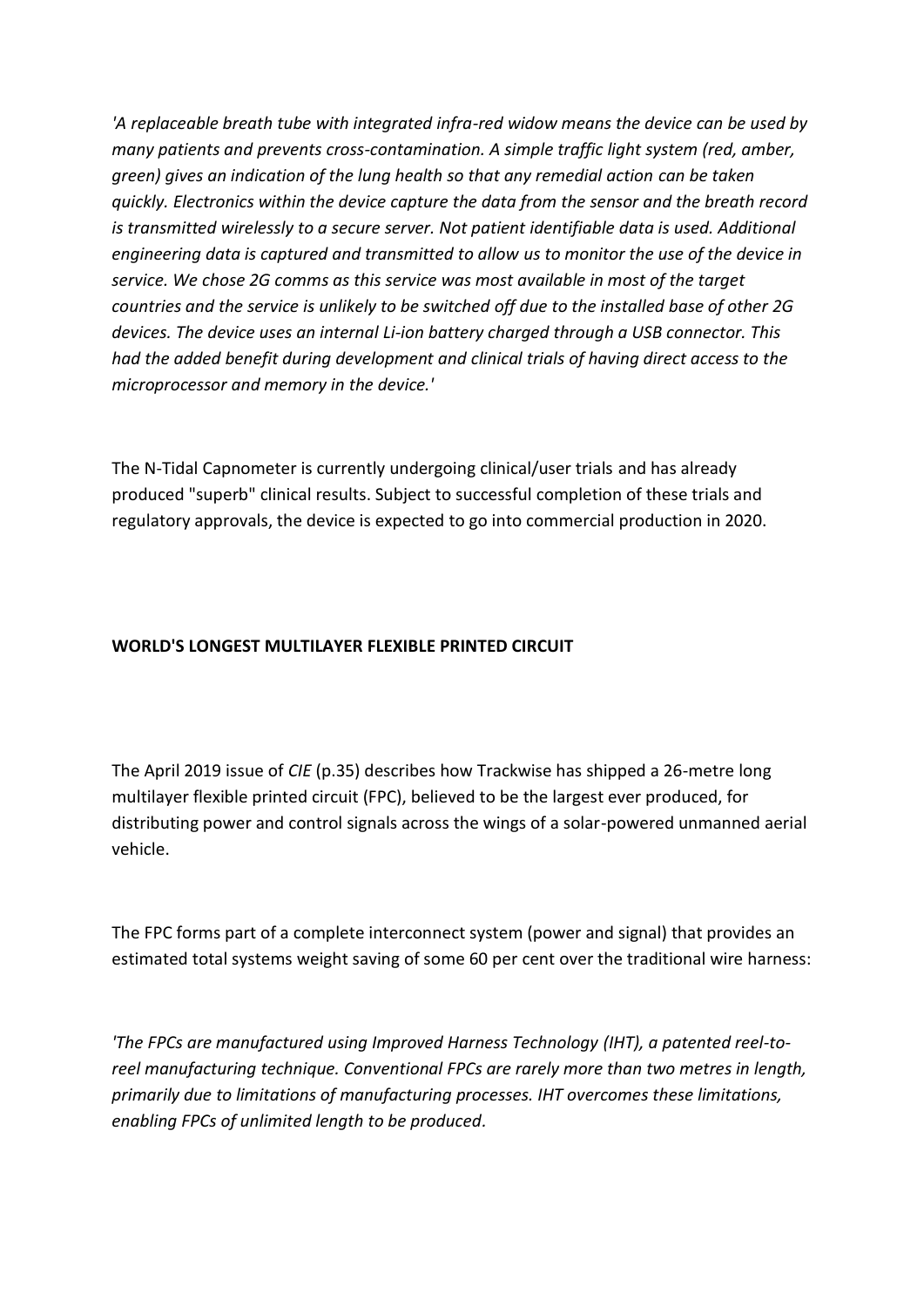*The UAV's flexible circuit is based on a polyimide substrate. The planar structure of the circuit dissipates heat better than conventional wiring, enabling higher current carrying capacity for a given weight of copper conductor. Printed manufacturing ensures circuit consistency, fewer connection points are needed so reliability is enhanced and the FPC is easier to install than wire harnesses, reducing a vehicle's assembly time and cost.'*

Philip Johnstone, CEO of Trackwise, is quoted as follows:

*"There are many new applications emerging for long, lightweight FPCs, but aerospace is a natural fit- weight savings, high reliability and cost effectiveness are critical. We're also seeing growing interest from a variety of sectors including medical and automotive. For the latter, manufacturers are challenged to reduce vehicle weight to improve fuel efficiency at a time when there's an ever-growing array of electrical and electronic circuits on their vehicles. In particular electric vehicles are accelerating this trend."*

#### **CMOS TECHNOLOGY FOR FABRICATION OF GAN MICROLED DISPLAYS**

The June issue of Commercial *Micro Manufacturing (CMM) International* (p.9) contains a short, but interesting, account how a French-based research institute for miniaturisation technologies (CEA-Leti) has developed a complementary metaloxide-semiconductor (CMOS) technology for the fabrication of gallium nitride on silicon (GaN) microLED displays.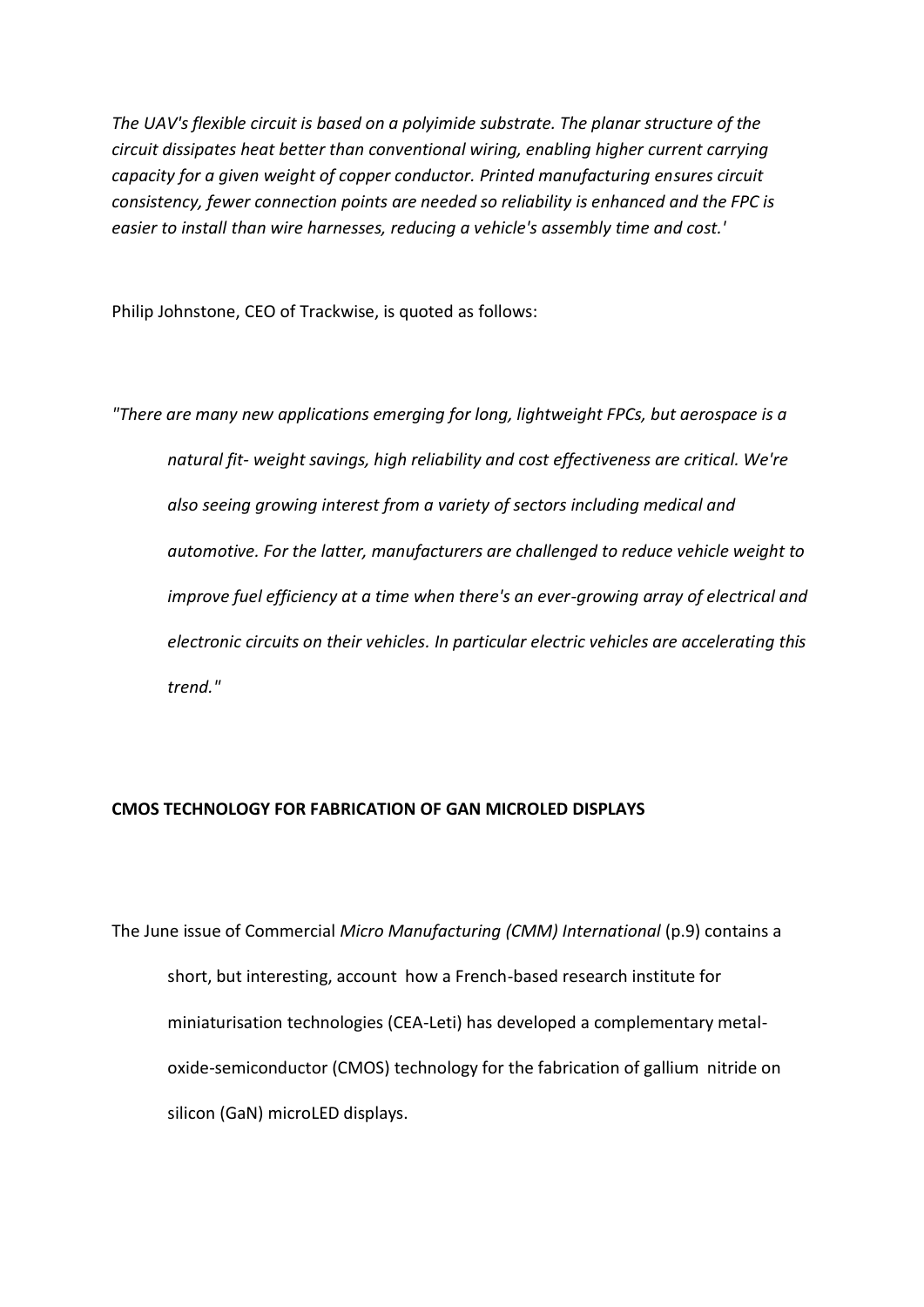The technology is said "to overcome current microLED display size limitations and be suitable for applications ranging from smart watches to big-screen televisions".

The article states:

*'MicroLED displays promise exceptional image quality and better energy efficiency than existing liquid crystal display (LCD) and organic light-emitting diode (OLED) technologies, but they face significant challenges on the road to commercialisation. One of the biggest challenges is improving the performance of their driving electronics, which require more power to deliver brighter images and more speed to support continuously increasing demands for high display resolution. Faster electronics are needed to power millions of pixels in a fixed-frame time, but existing thin-film transistor (TFT) active matrix technology cannot provide the necessary current and speed.*

*CEA-Leti's approach is to fabricate CMOS-driven, high performance GaN microLED displays via a simple transfer process that eliminates the use of the conventional TFT backplane. Allin-one red, green, blue (RGB) microLEDs are stacked directly onto a micro-CMOS driving circuit, and each unit is transferred onto a simple receiving substrate, or backplane. The microLEDs and backplane are then fabricated on a single wafer-scale semiconductor line.'*

Benefits claimed for the process include increased power and driving speed that improve microLED display performance, and avoidance of several costly steps that would otherwise be needed to make electrical and mechanical contacts between the microLEDs and the receiving substrates.

Francois Templier, Strategic Marketing Manager for Photonic Devices for CEA-Leti, is quoted as follows: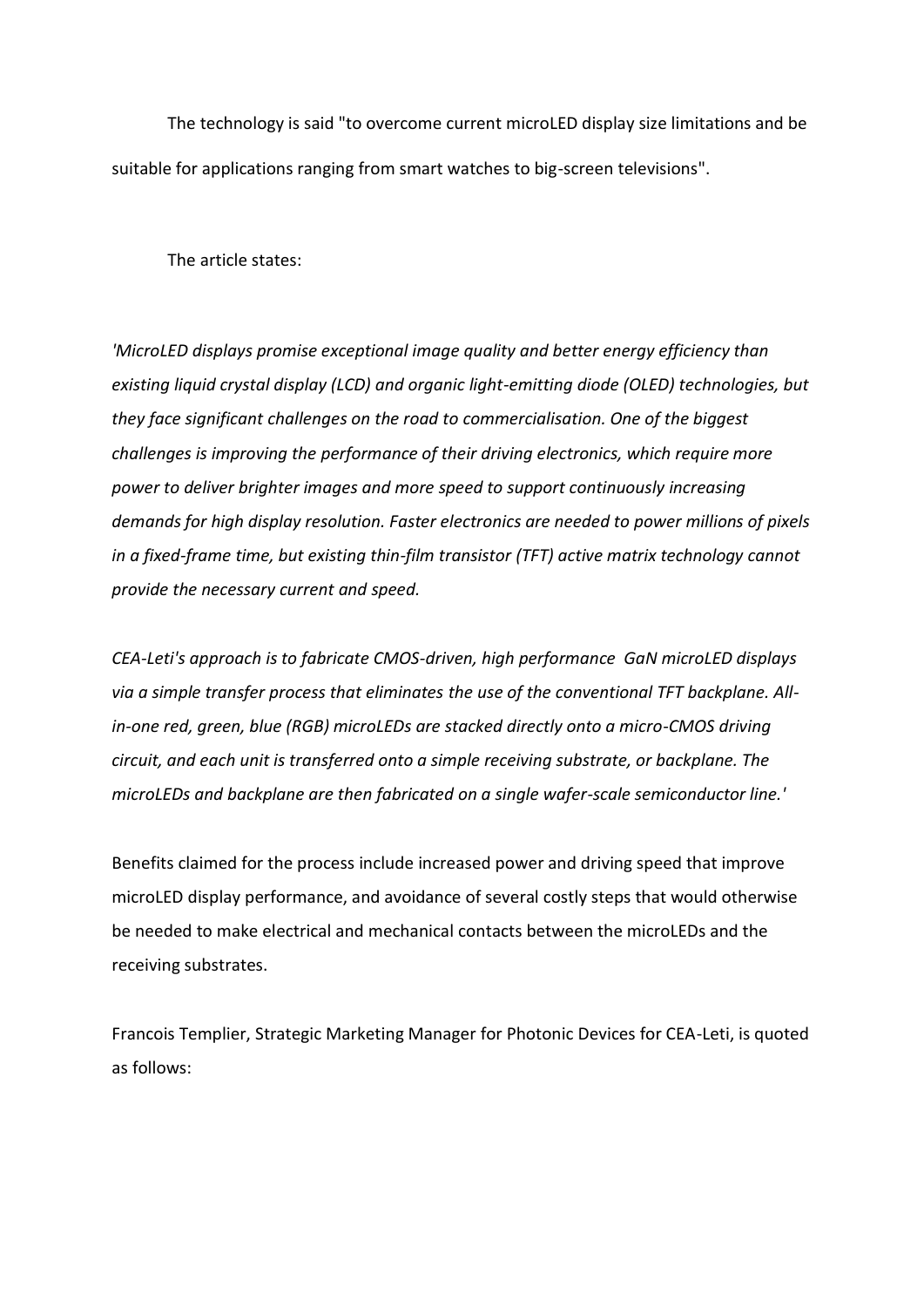*"This new process paves the way to commercial, high-performance microLED displays. The CMOS-based approach provides higher brightness and higher resolution microLEDs, and is a gamechanger for very large TVs."*

#### **HERMETIC ALD ENCAPSULATION PREVENTS ELECTRONICS DEGRADATION**

The April 2019 issue of CMM International (ref. p.8) explains how a collaborative project between Finnish-based Picosun and the European Space Agency has shown that Picosun's hermetic atomic layer deposition, or ALD, encapsulation method conclusively prevents electronics degradation.

The article 'Project shows Picosun's Hermetic ALD Encapsulation Method prevents Electronics Degradation' states:

*'Picosun's ALD systems were used to develop hermetic ALD nanolaminate coatings, and these have proven to block tin whisker formation on printed circuit board assemblies (PCBAs) completely. During the observation period of over one month to three years, ALD nanolaminate coated samples showed no tin whisker growth at all, whereas on nonprotected samples, tin whisker density of over 1,000 pcs per square centimetre was measured.*

*As well as blocking tin whiskering, hermetic ALD nanolaminate coatings help to protect PCBAs against other key degradation phenomena such as various forms of corrosion and oxidation. The coatings work efficiently, even against moisture and gaseous sulphur in polluted atmospheres. Furthermore, due to their nanometre scale thicknesses, the coatings have no effect on PCBA functionality, mass or dimension, and they allow for PCBA reworking.*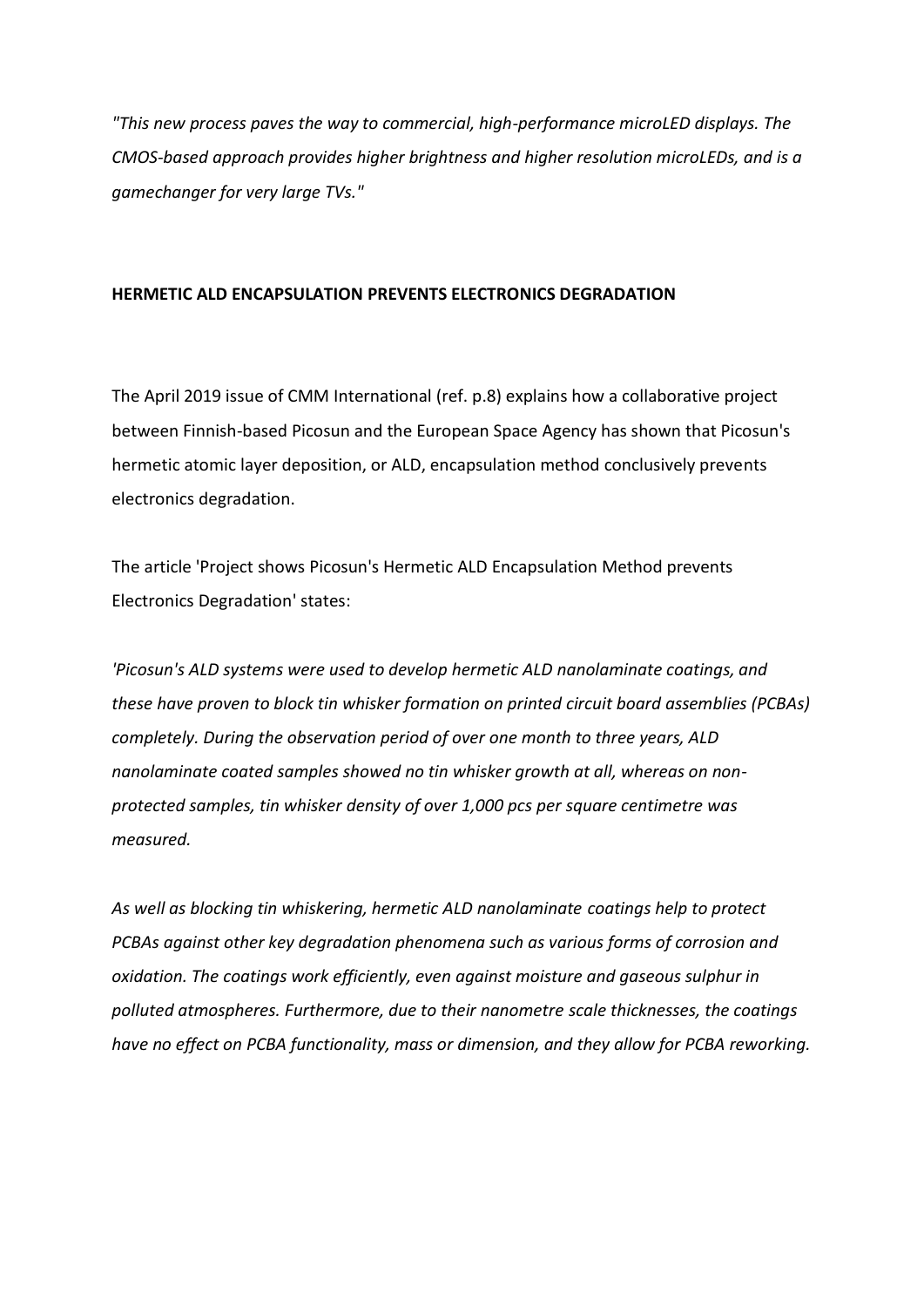*Tin whisker formation and corrosion can be disastrous in several high reliability electronics applications, including space, aviation, military, medical and industrial control systems.Picosun's ALD hermetic encapsulation method lengthens product lifetime and delivers long-term cost savings. The PICOSUN P-1000 and PICOSUN P-300B high-volume batch ALD systems allow for the realisation of fast, cost-efficient processing of large numbers of PCBAs.'*

Dr. Jani Kivioja, Chief Technical Officer for Picosun, is quoted as follows:

*"This is a new, potentially huge market for ALD. There has already been lots of interest in our turnkey coating solutions for large-scale PCBA protection from the corresponding industries. This shows again the versatility of ALD and its power to disrupt nearly all fields of today's industrial manufacturing."*

[Reference: 'Picosun and European Space Agency (ESA) Project: Evaluation of Atomic Layer Deposition (ALD) Conformal Coating to mitigate Tin Whiskering' (4000113 005/14/NL/PA), 2015-2018.]

# **MICROSCOPE LENS ENABLES TEMPERATURE MONITORING OF ULTRA-SMALL COMPONENTS**

Another short feature, this time in the August 2019 issue of CMM International, ref. p.9, describes how UK-based Micro-Epsilon has developed a microscope lens that enables the temperature monitoring of ultra-small components using its thermoIMAGER TIM thermal imaging cameras.

The article states: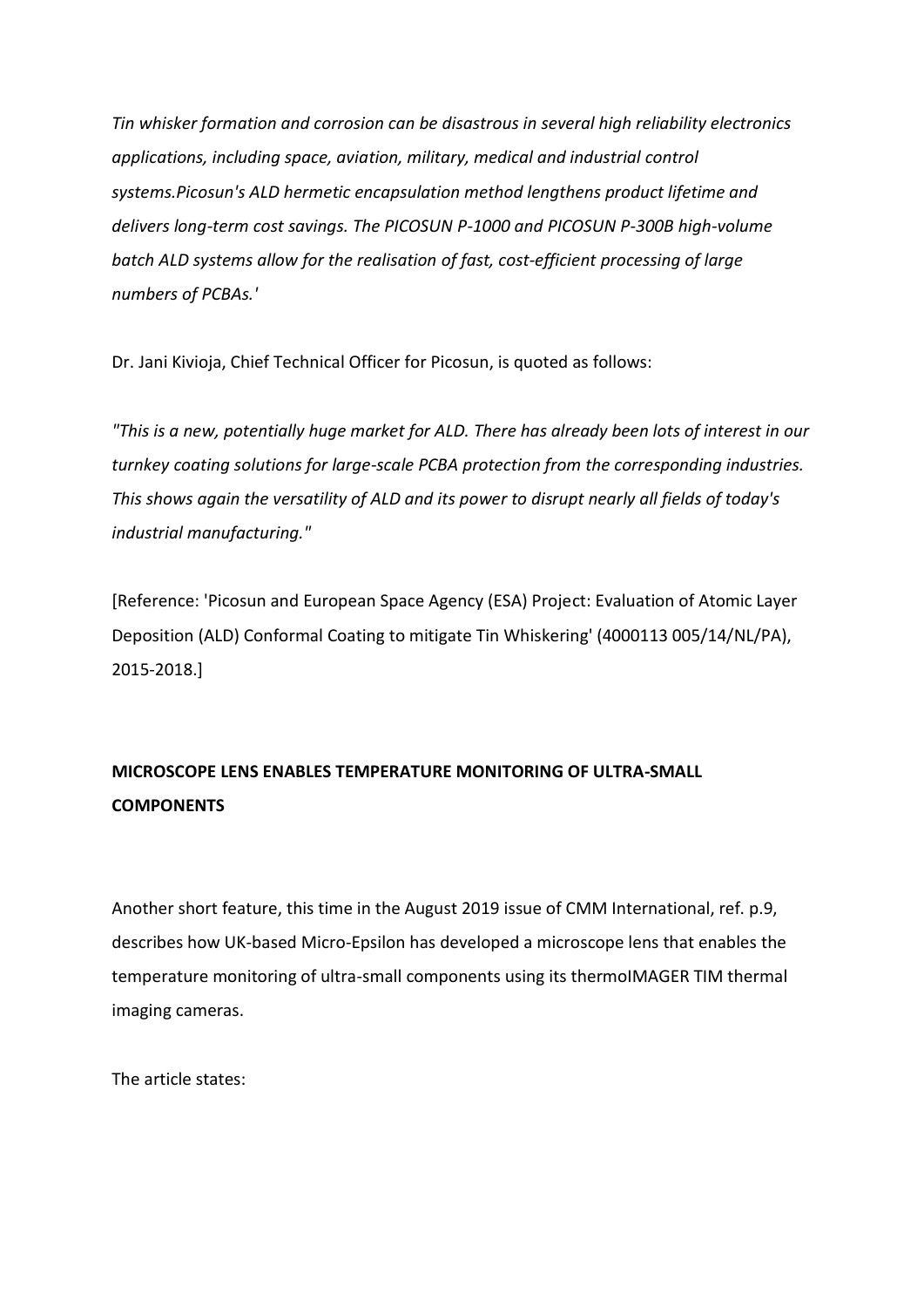*'The lens has been specially developed for printed circuit board (PCB) temperature measurements, PCB assembly monitoring and micro-sized solder and weld joint inspection. However, it is also suitable in a wide range of other industrial and laboratory temperature monitoring applications.*

*In addition to overall temperature profile images and videos, detailed macro shooting of individual objects is possible in real-time, at up to 125 Hz and based on a spatial resolution of up to 28µm. The distance between the camera and the object to be measured can be up to 100mm. Scalable temperature ranges are from -20 to +100 degrees Centigrade, from 0 to 250 degrees Centigrade and from 150 to 900 degrees Centigrade. Due to the large working distances, temperature measurements of electronic components can be carried out during electrical parameter function tests.*

*The lens enables the display and rapid analysis of quickly changing temperatures as well as the recording of radiometric images and videos. The data can be evaluated using the thermoIMAGER TIM cameras' TIM Connect thermography software, however it can also be exported into and evaluated using other programs.'*

# **DETECTING AND CLASSIFYING DEFECTS IN SEMICONDUCTOR MANUFACTURING VIA AUTOMATIC DEFECT REVIEW WITH ATOMIC FORCE MICROSCOPY**

This article, by Sang-Joon Cho, Vice President and Director of the R and D Centre, Park Systems Corporation, and Ilka M. Hermes, Principal Scientist for Park Systems Europe, in the October issue of *CMM International* (p.40-45), outlines how, as semiconductor devices are becoming ever smaller, so called 'defects of interest', or DOIs, are also becoming smaller, presenting a challenge for defect analysis: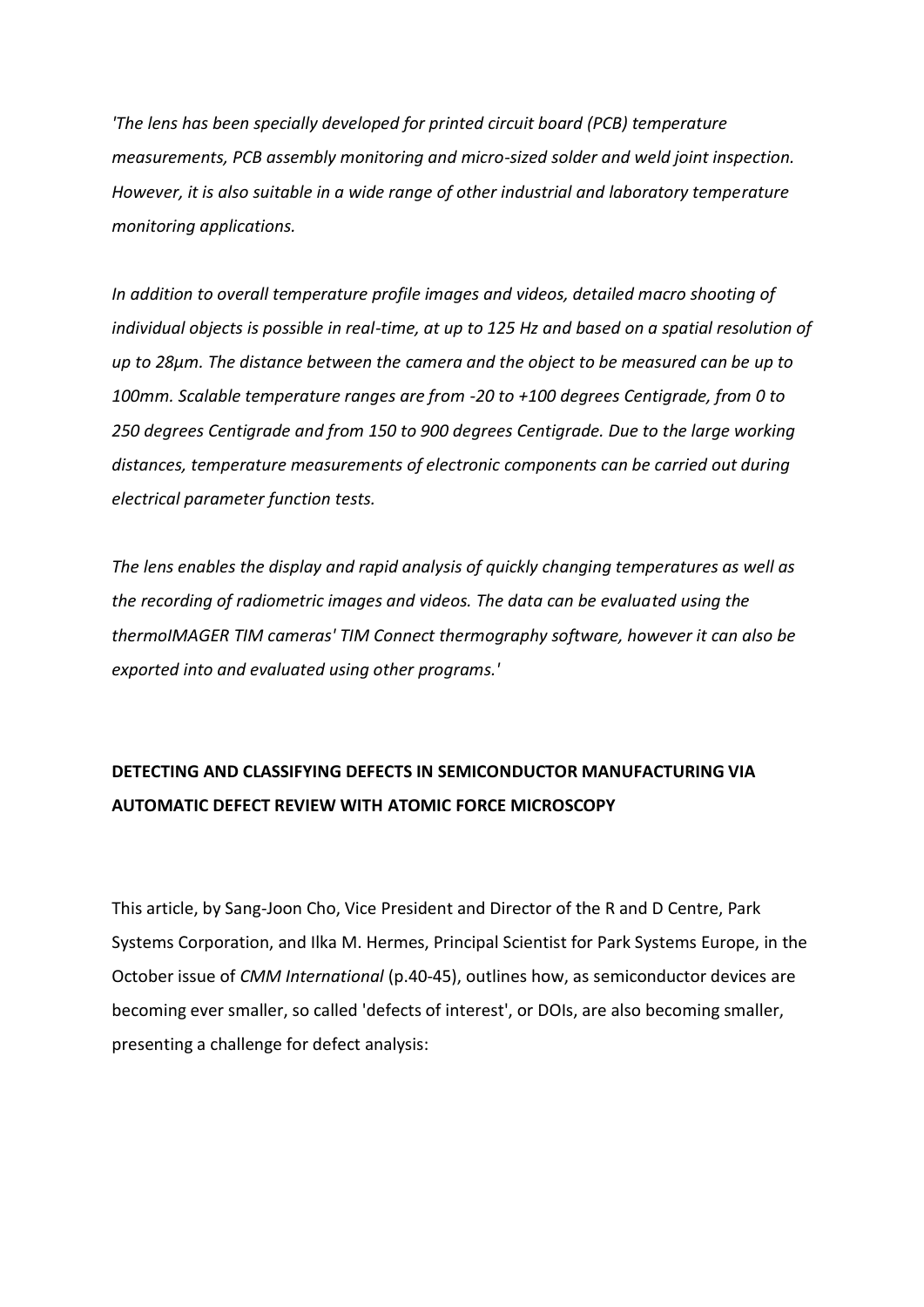*'Traditionally defect analysis in the semiconductor industry comprises two steps. In step 1 (called defect inspection), imaging methods that afford a high throughput but low resolution - such as automated optical inspection (AOI) or scanning surface inspection (SSI) - provide maps with the coordinates of defect positions on the wafer surface. However, due to their low resolutions, AOI and SSI provide insufficient information when characterising nanometre-sized DOI, thus necessitating the second step.*

*In step 2 (called defect review), high-resolution microscopy methods - such as transmission electron microscopy (TEM), scanning electron microscopy (SEM) or atomic force microscopy (AFM) - image smaller areas of the wafer surface to resolve the DOI using the defect coordinate maps from defect inspection. Utilising the coordinate maps from AOI or SSI minimises the scan area of interest and thus the measurement time of the defect review.*

*The electron beams of SEM and TEM can potentially damage the wafers, but AFM is able to scan surfaces non-invasively if a non-contact mode is employed. Furthermore, only AFM is capable of imaging defects at a high vertical resolution as well as a high lateral resolution. Therefore, AFM provides quantitative 3D information on defects required for reliable defect classification.'*

The technology of AFM is described by the authors as follows:

*'AFM achieves the highest vertical resolution among conventional imaging methods by mechanically scanning surfaces using a nanometre-sized tip on the end of a cantilever. As well as contact mode, AFM can be operated in a non-contact mode, meaning the cantilever oscillates above the surface; here, changes in the oscillation amplitude or frequency provide information on the sample topography. Non-contact mode ensures non-invasive imaging of surfaces at high lateral and vertical resolutions.*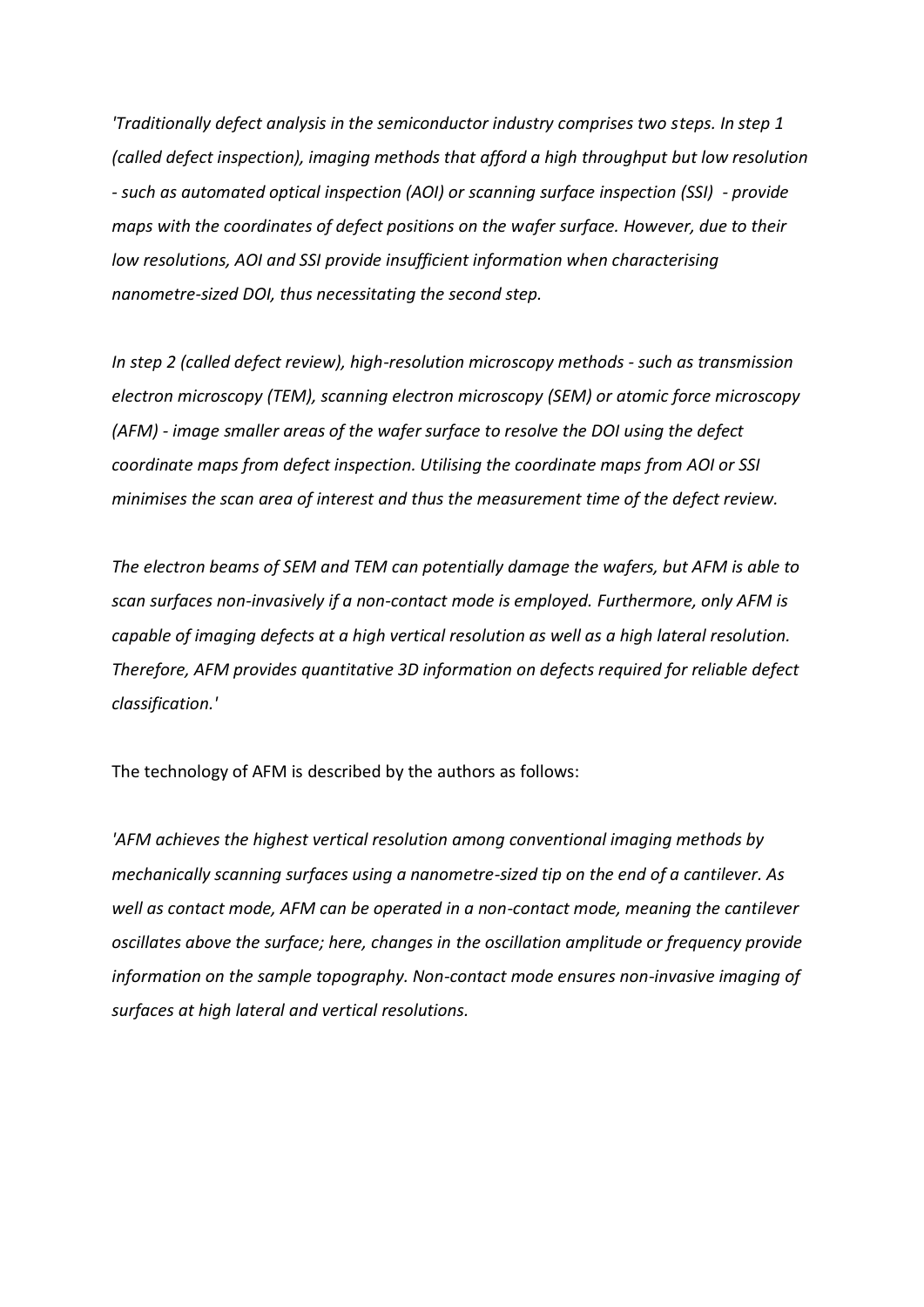*Recent developments in automated AFM have meant that its application has spread from academic research to industry sectors such as hard disk manufacturing and semiconductor manufacturing. Industry has started to focus on the versatility of AFM and its ability to noninvasively characterise nanostructures in three dimensions. Hence, AFM is evolving into a next-generation inline measurement solution for defect analysis.'*

A major challenge for AFM-based defect review, however, is the transfer of defect coordinates from AOI to AFM:

*'Originally, the user manually marked defect coordinates using an optical microscope in an additional step between AOI and AFM, then searched for these coordinates in the AFM. However, this additional step proved time-consuming and lowered throughput significantly.*

*ADR-AFM, on the other hand, imports the defect coordinates from the AOI data. This requires an accurate alignment of the wafer as well as the compensation of stage errors between AOI and AFM. An optical surface analysis tool possessing higher position accuracy than AOI can reduce the stage error in a quick intermediate calibration step. The ensuing ADR-AFM measurement comprises a large-scale survey scan at the given defect coordinates, a high-resolution image of the defect and the defect classification. Since the measurement is automated, the user does not have to be present and throughput increases by up to an order of magnitude. ADF-AFM is used in non-contact mode to maintain the nanometre-range tip radius and high resolution for multiple subsequent scans. This prevents tip wear and ensures a quantitative defect review.'*

#### **ADDITIVE MANUFACTURING IN THE FABRICATION OF MEMS WAFERS AND SENSORS**

In the December 2019 issue of *CMM International* (p.20-26) Doug Sparks, President of 3D Printed Wafers, explains how his company, a subsidiary of M2N Technologies, has developed a patent-pending technology known as AM+MEMS, which combines additively manufactured wafers with microelectro-mechanical systems (MEMS) sensing circuits. The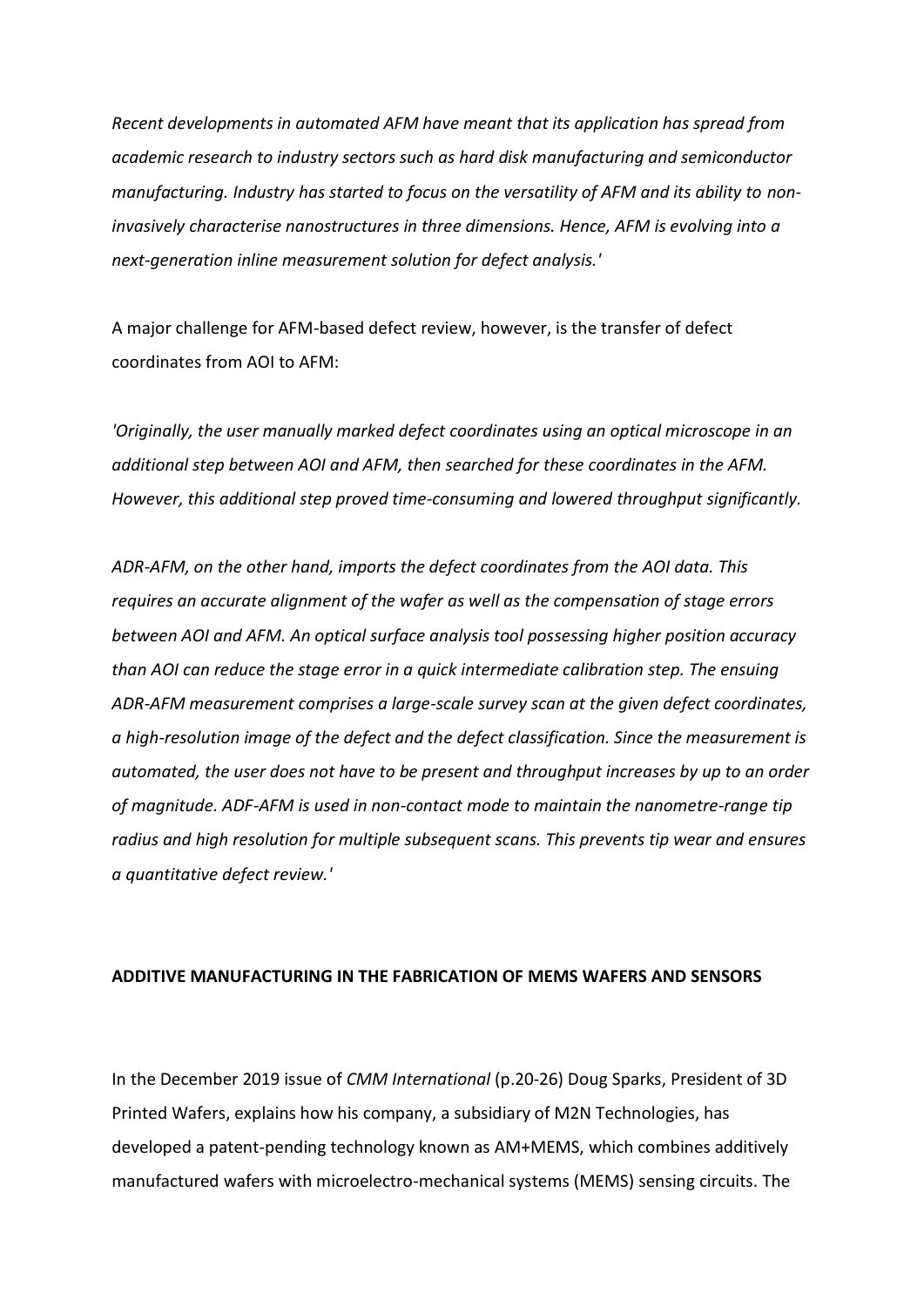wafer is polished flat and thin film layers are deposited on its surface to build the MEMS sensing circuits.

The author describes the technique as follows:

*'Additive manufacturing of single metal sensors is still a relatively expensive option and, in many cases, only cost competitive with CNC, casting and welded assembly for low-volume prototyping. To overcome this cost disadvantage, multiple sensors can be produced during the same print operation. This is the same commercialisation path that was taken for MEMS sensors a decade ago. Additive manufacturing allows the engineer to move from a CAD file to a structured wafer without the cost and time of photomask fabrication. The AM+MEMS fabricated, 100mm diameter titanium wafer can produce multiple small sensors and leverage wafer fabrication lithography tooling for building up surface circuitry layers. The wafer was printed using the DMLS method.'*

In his article Mr. Sparks emphasises the need for post-processing of additively manufactured MEMS wafers, for example due to cracks and warpage, drawing parallels with welded parts. Annealing, often conducted in an inert atmosphere or vacuum, is therefore applied either before or after the part is removed from the build plate. Trapped metal powder from a DMLS or SLM print may also need to be shaken out of cavities.

#### **Advantages**

A number of important advantages are highlighted for this technology:

*'A significant advantage of metal additive micromanufacturing of complex MEMS and microfluidic structures is that it can reduce the number of wafer processing steps required by traditional silicon MEMS fabrication methods. The most time-consuming of these methods are typically deep reactive ion etching (DRIE) and wafer-to-wafer bonding, which only allow one or two wafers to be processed at a time and can each take more than an hour. Furthermore, DRIE is somewhat limited in etching direction, specifically straight down or at a slightly fixed angle into the silicon or glass wafer; and wafer-to-wafer bonding to form*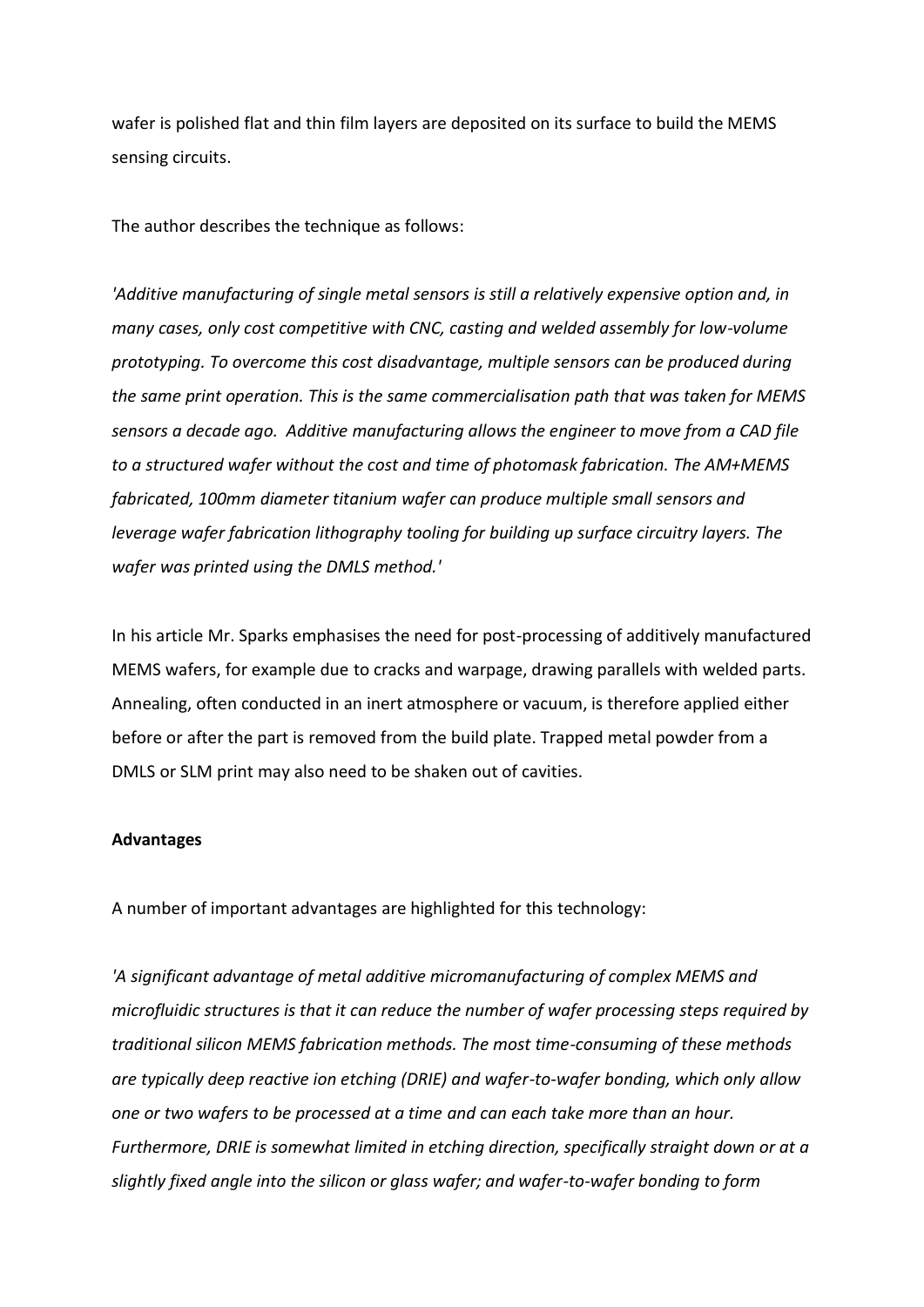*channels can result in problems with hermeticity at the bond interface and be prone to burst failure. In general, silicon has low-fracture toughness and is prone to rupturing under pressure or shock compared with metals such as stainless steel and titanium.*

*Not only can additive micromanufacturing reduce the step counts of traditional MEMS fabrication methods by hundreds, but it can form wafer features that are not possible using traditional silicon-based micromachining.*

*In the past MEMS wafer-to-wafer bonding has been required to begin the sensor packaging process by enclosing fragile sensing elements into a particle-free vacuum or inert gas-filled chip-scale package. Now, optically transparent plastic and metal wafers with cavities and bond pad openings can be additively micromanufactured using Kovar and titanium for wafer-level packaging.'*

Another major problem that is overcome is the need in silicon and glass fluidics for the chip to be epoxied or soldered to the system package:

*'This weak link in the silicon packaging step has resulted in chip attachment failure when the epoxy fails under high temperature or pressure or after chemical exposure over time. A CSFP that can be laser welded for metal or solvent welded for plastic to the package affords a significant improvement in reliability for microfluidics in aggressive applications.'*

Another problem that is addressed is the need with sensors to have an electrical interface on the sensor wafer:

*'Traditional MEMS integrate the electrical interface for sensors using wafer fabrication processes, leveraging integrated circuit fabrication technology. By using wafer fabrication photolithography tools, the minimum feature dimensions for metal traces can go down from 5 to 2µm for proximity tools and from 2 to less than 0.09µm for stepper lithography tools.'*

Leveraging the existing MEMS wafer foundry infrastructure is envisaged to enable rapid commercialisation of AM+MEMS: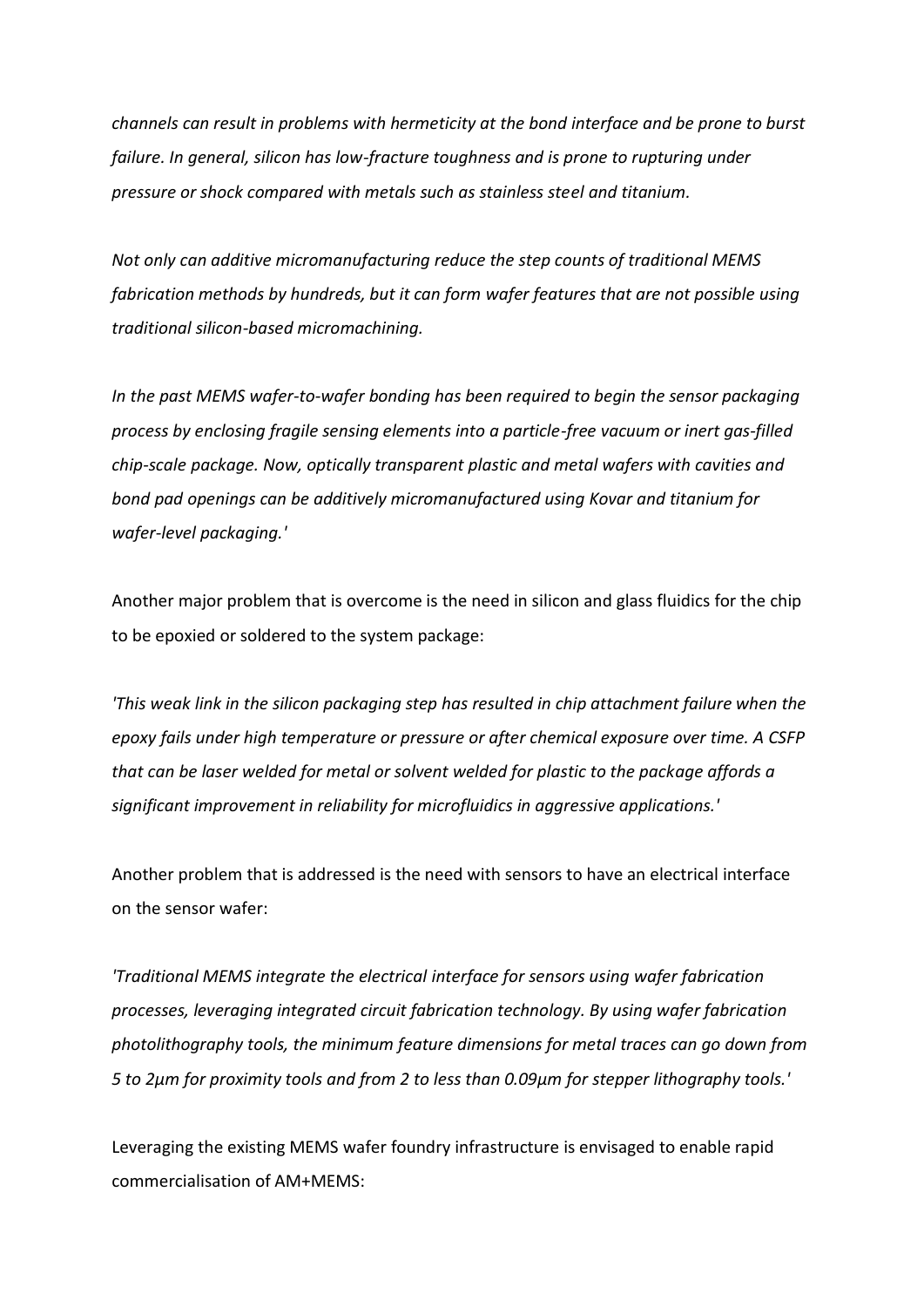*'Many traditional silicon MEMS foundries that do not produce complementary metal-oxide semiconductor (CMOS) or bi-polar CMOS (BiCMOS) wafers have allowed the processing of sodium-containing wafers such as Borofloat 33 borosilicate glass and titanium. This opens up the possibility for not only AM+MEMS fabricated wafer prototypes but high-volume manufacturing. Some MEMS foundries are processing 100, 150 and 200mm diameter metal and glass wafers, and it is these that would benefit from the commercialisation of AM+MEMS technology.'*

#### **ELECTRON ENHANCED MATERIAL PROCESSING**

In semiconductor fabrication the traditional approach to dry etching has been to utilise radiofrequency plasma to bombard the surface of the wafer with positive ions in order to remove material between masking layers, but this method does not provide the precise, sharp nano-sized structures and pathways needed for present next-generation devices. It also generates considerable excess heat that can damage underlying material layers and, in the case of compound semiconductor materials such as gallium nitride (GaN) and silicon carbide (SiC), can also change surface atomic ratios.

In the February 2020 issue of *CMM International*, Samir Aziz and Stewart Nando, Cofounders of VelvETch, Michael Barden, Head of Research and Development for PVA TePla America, and William A. Goddard III, Professor of Chemistry, Materials Science and Applied Physics at the California Institute of Technology (p.12-17) in their article 'Electrons are able to deliver exceptional Plasma Etching of Nanoscale Semiconductor Devices' describe how the emerging technology of Electron Enhanced Material Processing, or EEMP, is overcoming modern-day challenges by using the power of electrons, rather than ions, to remove material much more precisely at the nano-level.

The authors state: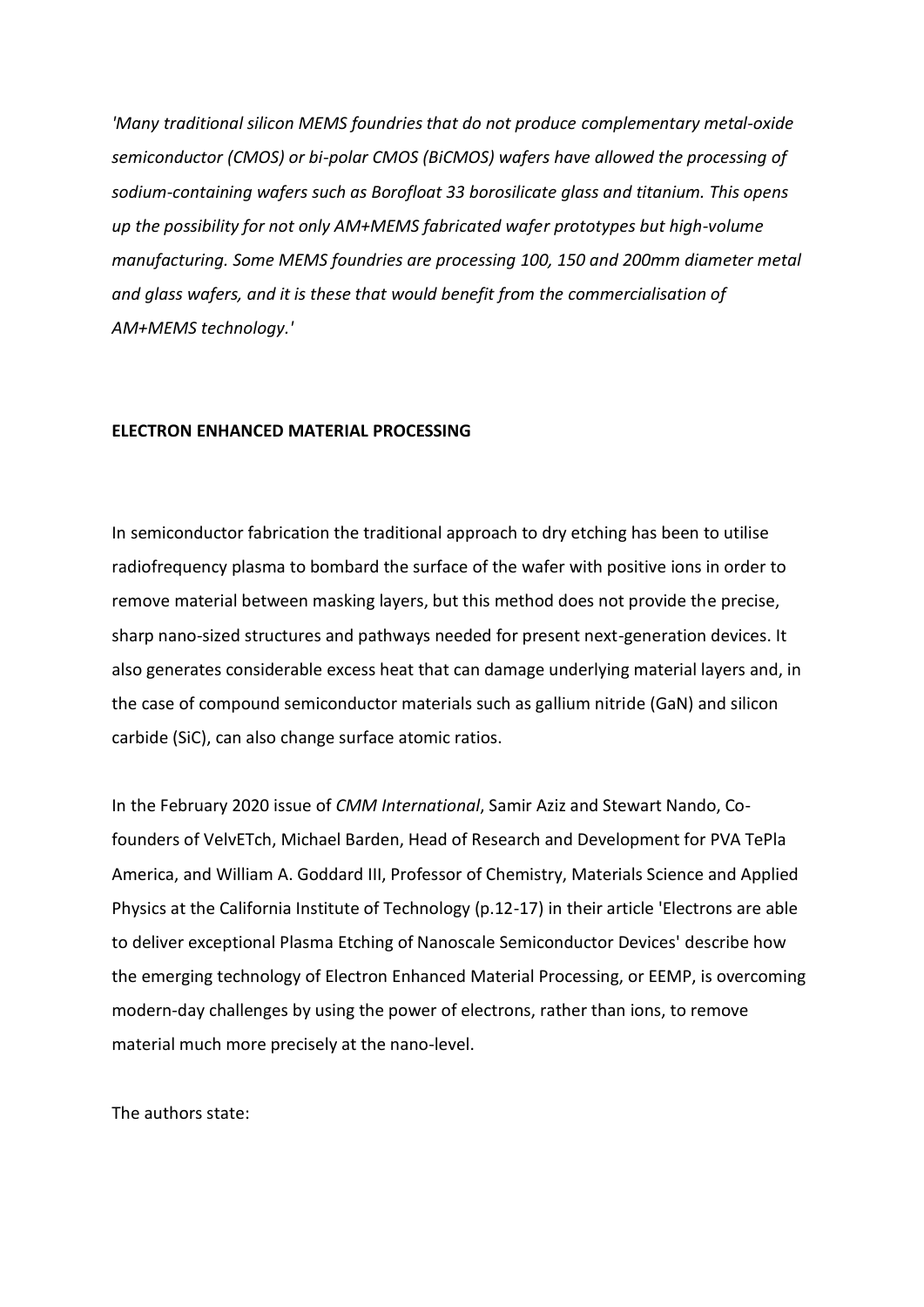*'It is a common misconception that electrons are not capable of etching, but this is based on the assumption that the process in question involves electron beam scanning.*

*In EEMP, precisely controlled waves of electrons are accelerated to the surface of the material at specific voltages to create chemical reactions that release the surface atomic bonds, allowing the material at the surface to be gently lifted away. A full-scale immersion by electrons allows the item being processed, such as a wafer, to be completely etched at a rate comparable to RF plasma etching.*

*EEMP is flexible, allowing various factors to be precisely controlled to essentially etch any material, including thin nano-layers and quantum well structures. It can also be fine-tuned and controlled to achieve atomically smooth surfaces, thus enabling the fabrication of quantum computing devices.'*

At The California Institute of Technology it was discovered that electrons in a discharge, with sufficient energy, can remove an electron buried deep inside an atom, which in turn is replaced by an electron from a bond, whilst simultaneously knocking a second electron out of a bond. If two electrons are lost from a bond it breaks, creating what is known as the Auger Effect. It is this theory that forms the basis of this new technology:

*'This system utilises a proprietary bias waveform signal that pulls the electrons down to the surface being processed. The bias waveform signal is applied across the whole surface of the wafer and this is the mechanism that accelerates a wave of electrons towards the whole surface. As electrons have little mass, there is no impact damage to the surface and only nominal heat is generated as a result of the chemical reaction, thus the wafer remains at room temperature.'*

In commercialising the process VelvETch and PVA TePla America adopted direct current (DC), as opposed to making it RF-based, in order to obtain low temperature plasma: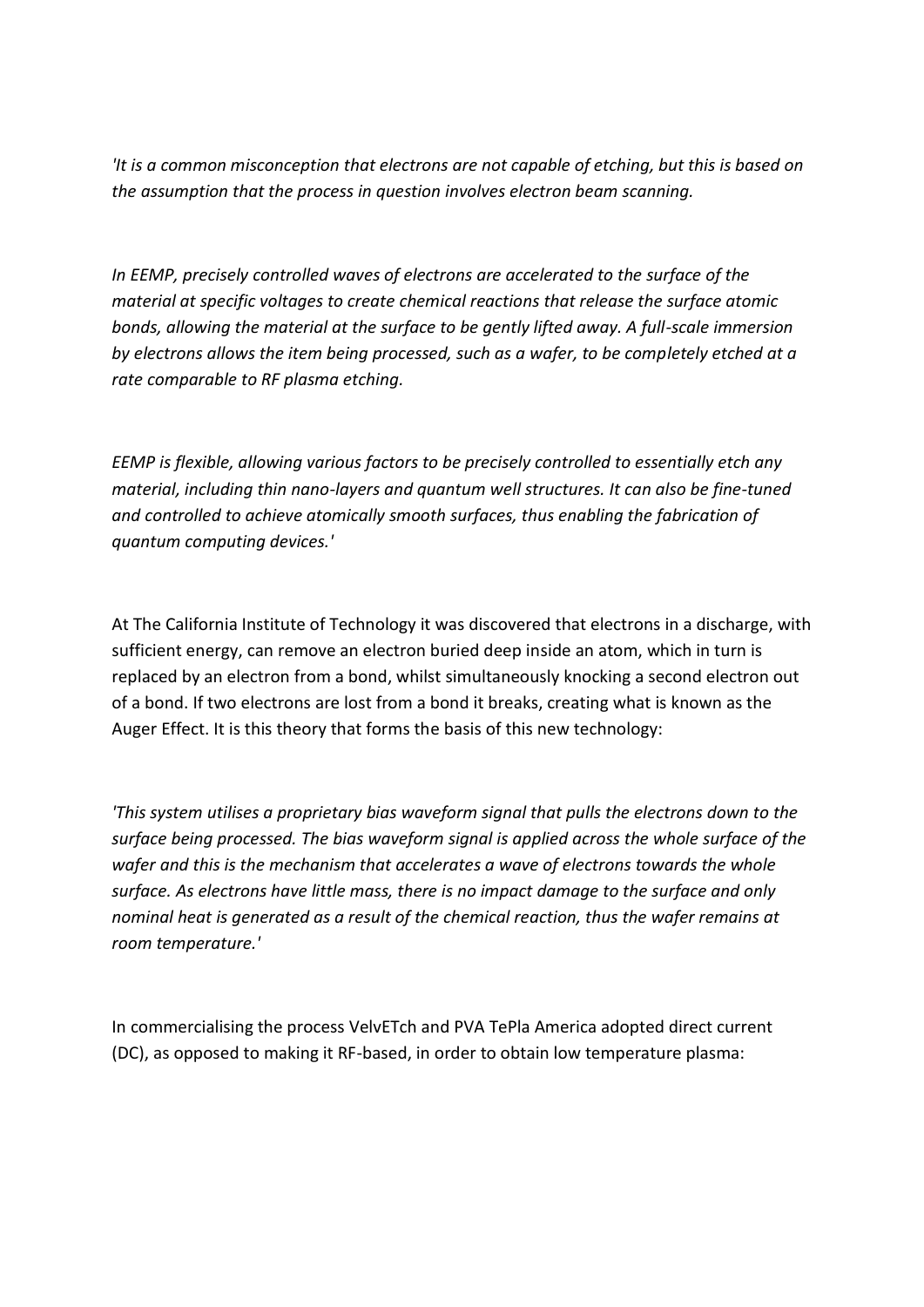*'DC plasma (DCP) allows for a controlled positive column that is extremely rich in low energy electrons, thus enabling the EEMP plasma etching system to provide a high level of reliability.'*

## **SCIENTISTS 3D PRINT ALL-LIQUID LAB-ON-CHIP**

In 2018 a new technique was devised for the printing of various liquid structures within another liquid and in the May-June 2019 issue of *Med-Tech Innovation News* the article 'Bridge over Coupled Waters' (p.32) describes how this innovation was later extended to enable liquid printing to be used to fabricate a fully-functioning device.

The concept involved printing liquids in defined channels and then flowing contents through them without destroying them, and the article describes how Wenquian Feng, a post doctoral researcher in Berkeley Labs' material sciences division, designed a specially patterned glass substrate to facilitate this:

*'When two liquids - one containing nanoscale clay particles, and another containing polymer particles - are printed onto the substrate, they come together at the interface of the two liquids and within milliseconds form a very thin channel or tube about 1mm in diameter.*

*Once the channels are formed, catalysts can be placed in different channels of the device. The user can then 3D-print bridges between channels, connecting them so that a chemical flowing through them encounters catalysts in a specific order, setting off a cascade of chemical reactions to make specific chemical compounds, and when controlled by a computer, this complex process can be automated "to execute tasks associated with catalyst placement, build liquid bridges within the device, and run reaction sequences needed to make molecules".*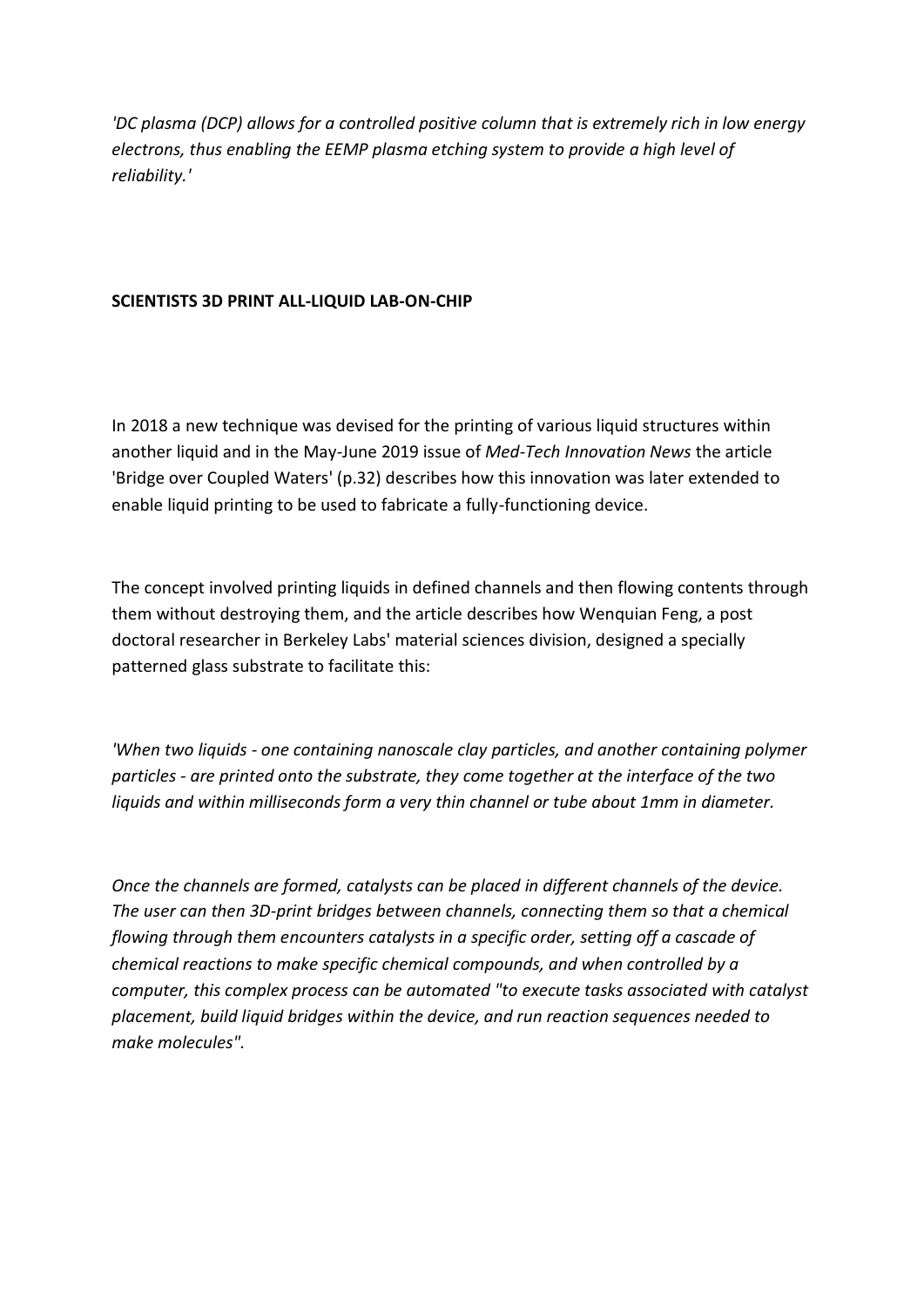*The multitasking device can also be programmed to function like an artificial circulatory system that separates molecules flowing through the channel and automatically removes unwanted by-products while it continues to print a sequence of bridges to specific catalysts, and carry out the steps of chemical synthesis.'*

The next stage of development is electrification of the walls of the device using conductive nanoparticles in order to expand the types of reactions that can be explored. It is envisaged that all-liquid circuitry will then be created.

## **LIGHT PULSES ENABLE SUPERFAST COMPUTING**

The June 2019 issue of *Data Centre Review Magazine* (p.6) describes how an international team of scientists, including Dr. Rostilav Mikhaylovski of the University of Lancaster, has successfully deployed light pulses in place of electricity in order to provide superfast data processing. This uses magnets to record computer data, consuming virtually zero energy, so solving the age-old dilemma of how to create faster data processing speeds without the accompanying high energy costs:

*'The team demonstrated this new method by pulsing a magnet with ultrashort light bursts (the duration a millionth of a millionth of a second) at frequencies in the far infrared, the socalled terahertz spectral range.*

*However, even the strongest existing sources of the terahertz range did not provide strong enough pulses to switch the orientation of a magnet to date. The breakthrough was achieved by utilising the efficient interaction mechanism of coupling between spins [tiny magnets] and terahertz electric field, which was discovered by the same team.*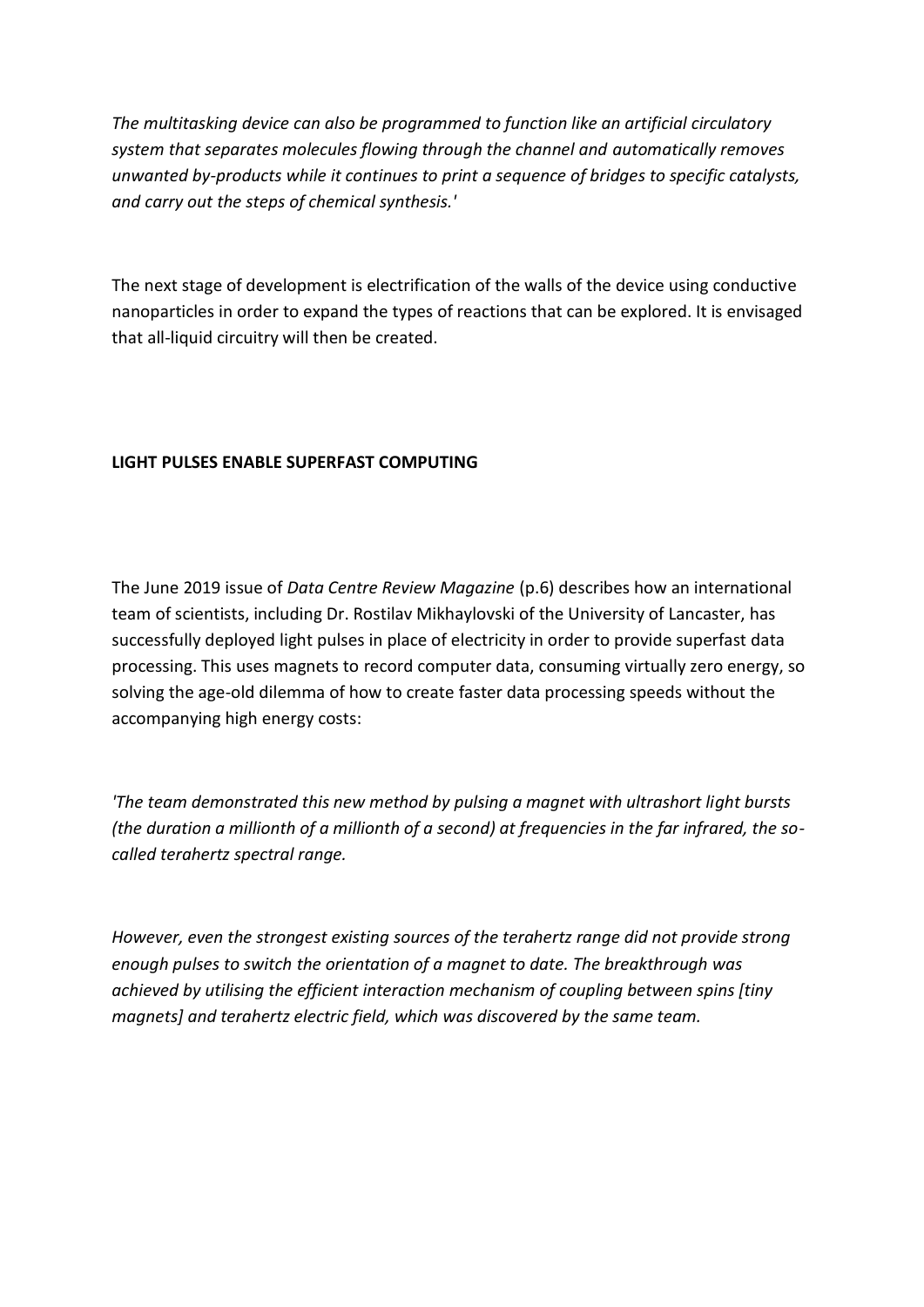*The scientists then developed and fabricated a very small antenna on top of the magnet to concentrate and thereby enhance the electric field of light. This strongest local electric field was sufficient to navigate the magnetisation of the magnet to its new orientation in just one trillionth of a second. The temperature of the magnet did not increase at all as this process requires energy of only one quantum of the terahertz light - a photon - per spin.'*

Dr. Mikhaylovski is quoted as follows:

*"The record low-energy loss makes this approach scalable. Future storage services would also exploit the excellent spatial definition of antenna structures enabling practical magnetic memories with simultaneously maximal energy efficiency and speed."*

Future plans include research at the University of Lancaster which will utilise the university's new ultrafast laser together with accelerators at The Cockcroft Institute that can generate intense pulses of light to allow switching magnets and to determine the practical and fundamental speed and energy limits of magnetic recording.

# **NEW ENGINEERING INSTITUTIONS FOR CHILDREN**

In his Editorial for the July issue of *Smart Machines and Factories* Aaron Blutstein says how he was "lucky enough" to have attended the launch of two new engineering institutions for children, namely The Institution of Primary Engineers and The Institution of Secondary Engineers, at The House of Lords in June.

He notably agrees with the comments of Professor John Perkins CBE FREng, author of *The Perkins Review of Engineering Skills*, that "the Institutions will provide the framework for bringing together STEM initiatives and education into a single cohesive journey for children that will track and celebrate their progress as they move through the education system."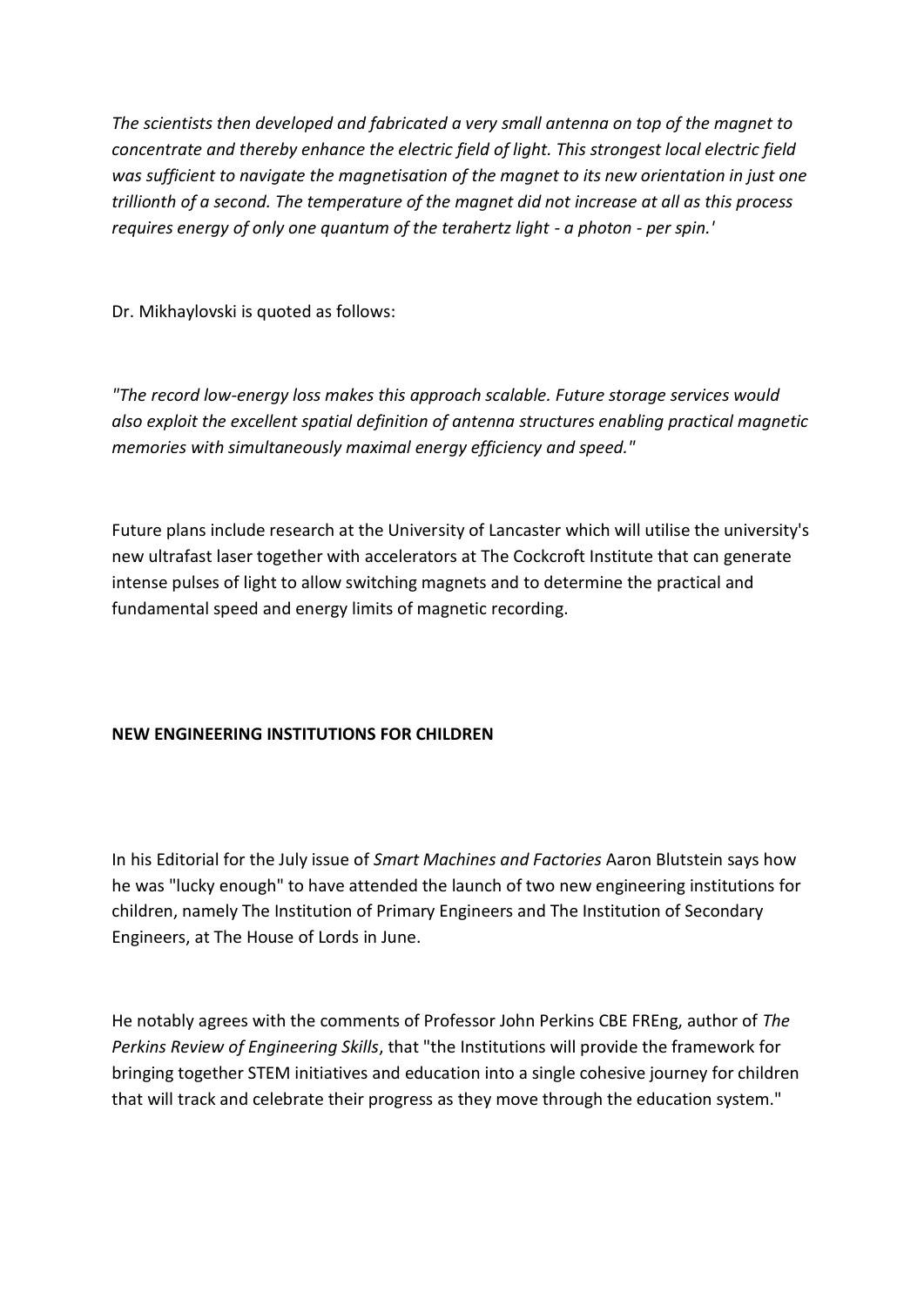Pages 8 to 9 provide a more detailed account of the launch and quote Dr. Susan Scurlock, Founder of The Primary Engineer and creator of the two new Institutions as follows:

*"The primary school children of today will, within the next quarter of a century, be the original thinkers, problem solvers and collaborators that change the world. The Institutions of Primary and Secondary Engineers will empower children to navigate a pathway to work while identifying, building and supporting engineers in the making. This is the beginning of a cycle that will embed fundamental skills in children from a very young age providing them with the foundation for their and our future.*

*The Institution of Primary Engineers and The Institution of Secondary Engineers have been a long time in research and development and today signal a major turning point in the identification and development of fundamental skills at an early point in a child's education. They are a modern tool, based on age-old professional membership organisations which seek to support, nurture and acknowledge best practice. Too often, children who are excited by engineering skills and project-based learning are unable to pursue them consistently through their educational journey, and many able students lose the thread into STEM related careers. We've now bridged the gaps between each phase of their education and will give school children an idea of what belonging to a professional body in a highly professional environment feels like."*

The two Institutions have been designed to help pupils and teachers structure skills, both personal and those closely related to engineering, and the wider STEM curriculum continuously throughout a pupil's educational journey. Delivered via an online portal they allow teachers to create, access and evaluate projects while keeping track of the skills their school delivers.

More information is available from www.onedotall.com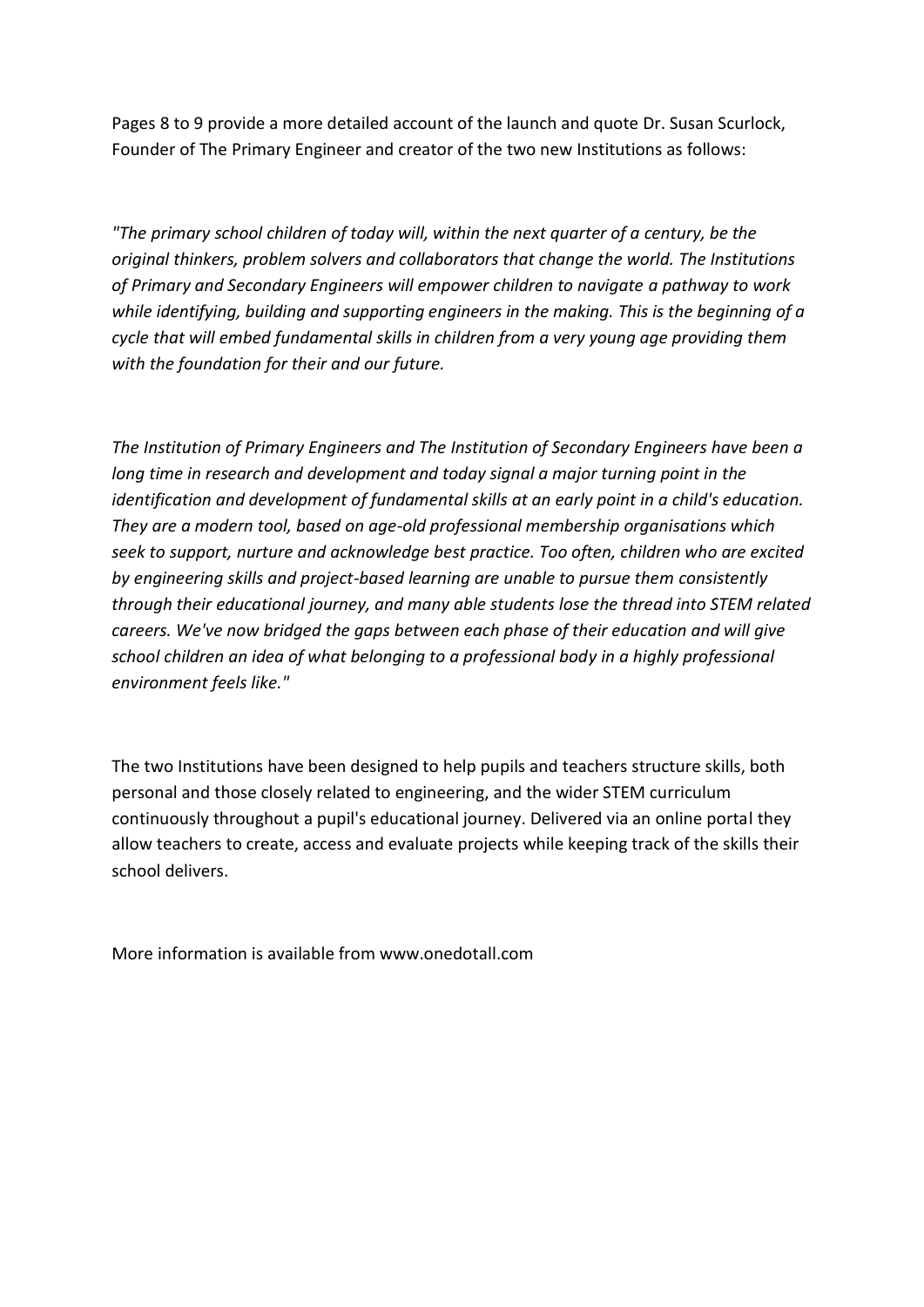## **NORTH WEST BENEFITS FROM DIGITAL PILOT TECH PROGRAMME**

Nine companies based in Greater Manchester, Cheshire, Lancashire and the Liverpool City Region have become the first in the UK to benefit from the £20 million government-funded Made Smarter regional pilot, which is designed to enhance productivity through the use of 'smarter' manufacturing technologies.

Under the scheme the nine companies will introduce a total of twelve advanced manufacturing technologies, including Artificial Intelligence, The Industrial Internet of Things (IIoT), 3D-Printing and robotics. This is expected to generate around £5.5 million in gross value added, or GVA, for the North West economy. Ultimately it is hoped that the scheme will engage with over 3,000 SMEs in the North West and create GVA in the region of around £115 million.

In addition to the programme, up to 600 North West firms will also qualify for more indepth support that includes mentoring from senior industry figures, a leadership and management programme designed to support leaders in implementing digital change, and additional grants for new tools and equipment.

The Made Smarter initiative comes as a result of the Made Smarter Commission, a partnership between the Department for Business, Energy and Industrial Strategy (BEIS) and the private sector, and includes representatives from 17 leading UK manufacturers, technology companies and business representative bodies.

The June issue of *Industrial Technology* (p.6) lists the nine companies as follows:

\* EnviraSystems (Preston)

\* Abbey Group (Knowsley)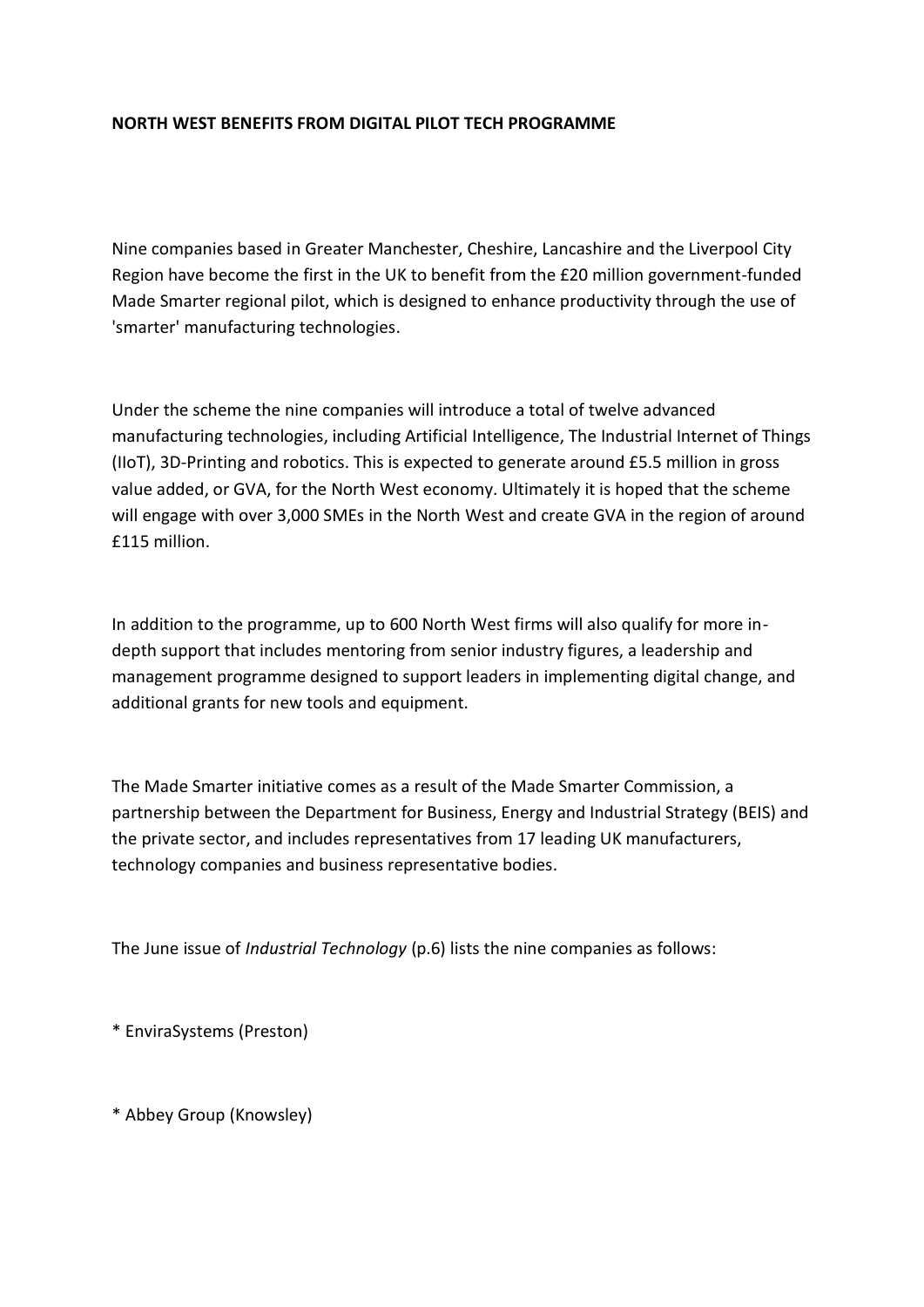- \* DT Engineering North West Limited (Widnes)
- \* Graham Engineering (Nelson)
- \* T and R Precision Engineering (Colne)
- \* The Nursery Kitchen (Birkenhead)
- \* Fusion Implants (Liverpool)
- \* Mackinnon and Saunders (Altrincham)
- \* Applied Nutrition (Liverpool)

## **AI BOOSTS MACHINE UPTIME**

The article 'Making Sense of Sounds: How AI can boost Machine Uptime' by Sebastian Christian, AI Engineering Director at Analog Devices, in the November/December issue of *Industrial Technology* (p.24-25) explains how his company has developed a system called OtoSense that learns sounds and vibrations from a machine and then evaluates their meaning in order to detect abnormal behaviour and perform diagnostics:

*'The process by which humans make sense of sounds can be described in four familiar steps: analogue acquisition of the sound, digital conversion, feature extraction, and interpretation.*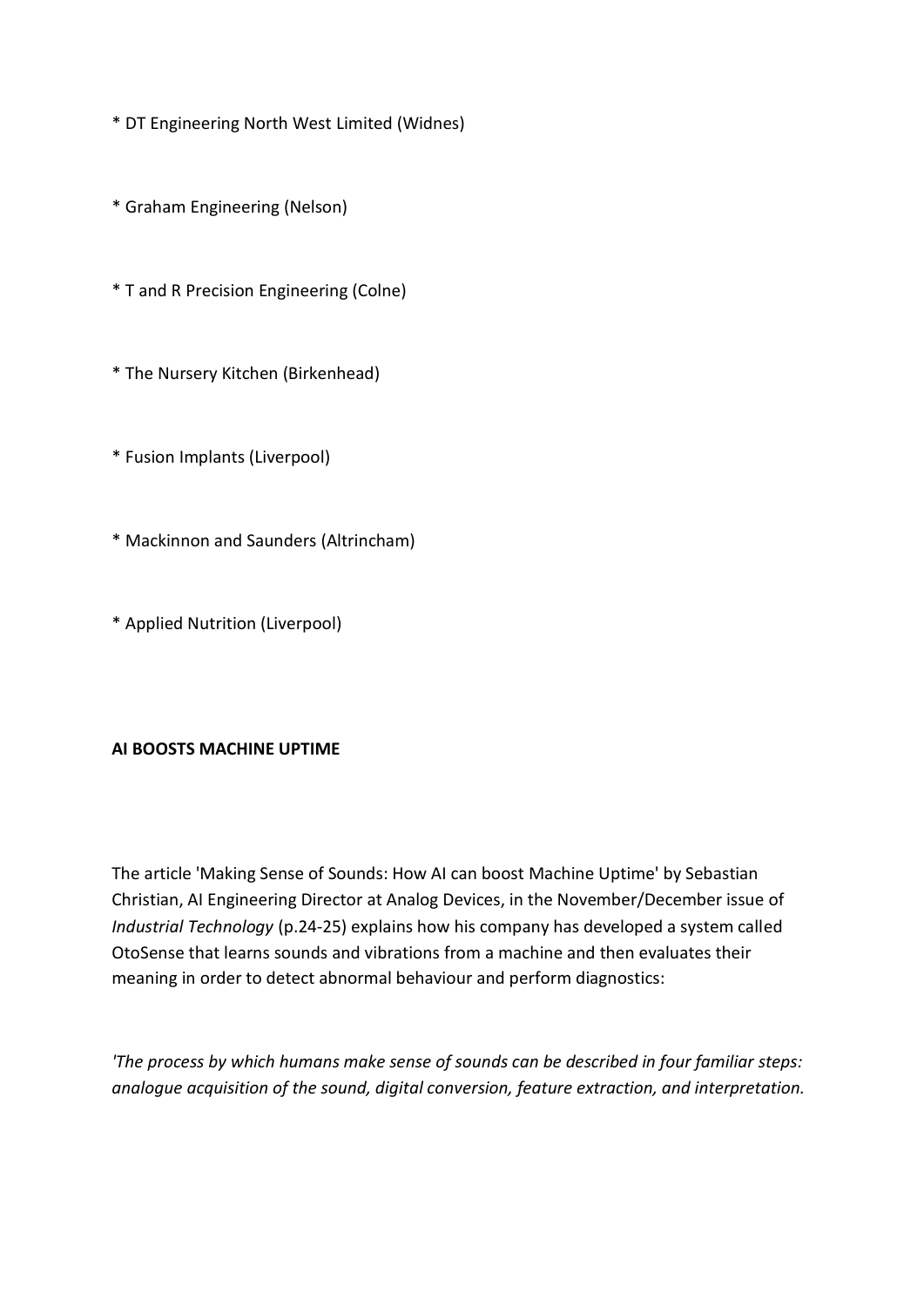*Analogue acquisition and digitisation in OtoSense is performed by sensors, amplifiers and codecs. For feature extraction OtoSense uses a time window that Analog Devices calls "chunk", which moves within a fixed step size. OtoSense shows a graphical representation of all the sounds or vibration heard, organised by similarity, but without trying to create rigid categories. This lets experts organise and name the groupings seen on screen without trying to artificially create bounded categories.*

*A feature is assigned an individual number to describe a given attribute/quality of a sound or vibration over a period of time (the time window or chunk). A portion of the OtoSense platform's two to 1024 features describe the time domain. They are extracted either right from the waveform or from the evolution of any other feature over the chunk. Some of these features include the average and maximal amplitude, complexity derived from the linear length of the waveform, amplitude variation, the existence and characterisation of impulsions, stability as the resemblance between the first and last buffer, skinny autocorrelation avoiding convolution, or variations of the main spectral peaks.*

*The features used on the frequency domain are extended from the FFT. The FFT is computed on each buffer and yields 128 to 2048 individual frequency contributions. The process then creates a vector with the desired number of dimensions - much smaller than the FFT size, but that still extensively describes the environment. OtoSense initially starts with an agnostic method for creating equal-sized buckets on the log spectrum. Then, depending on the environment and the events to be identified, these buckets adapt to focus on areas of the spectrum where the information density is high, either from an unsupervised perspective that maximises entropy or from a semi-supervised perspective that uses labelled events as a guide. This mimics the architecture of our inner ear cells, which is denser where the speech information is maximal.*

*Two different strategies are used to evaluate the normality of an incoming sound or vibration. The first is called "usualness" where any new incoming sound that lands in the feature space is checked for its surrounding, how far it is from any baseline points and clusters, and how big those clusters are. The bigger the distance and the smaller the clusters, the more unusual the new sound is and the higher its outlier score is. When this outlier score is above a threshold as defined by experts, the corresponding chunk is labelled unusual and sent to the server to become available for experts.*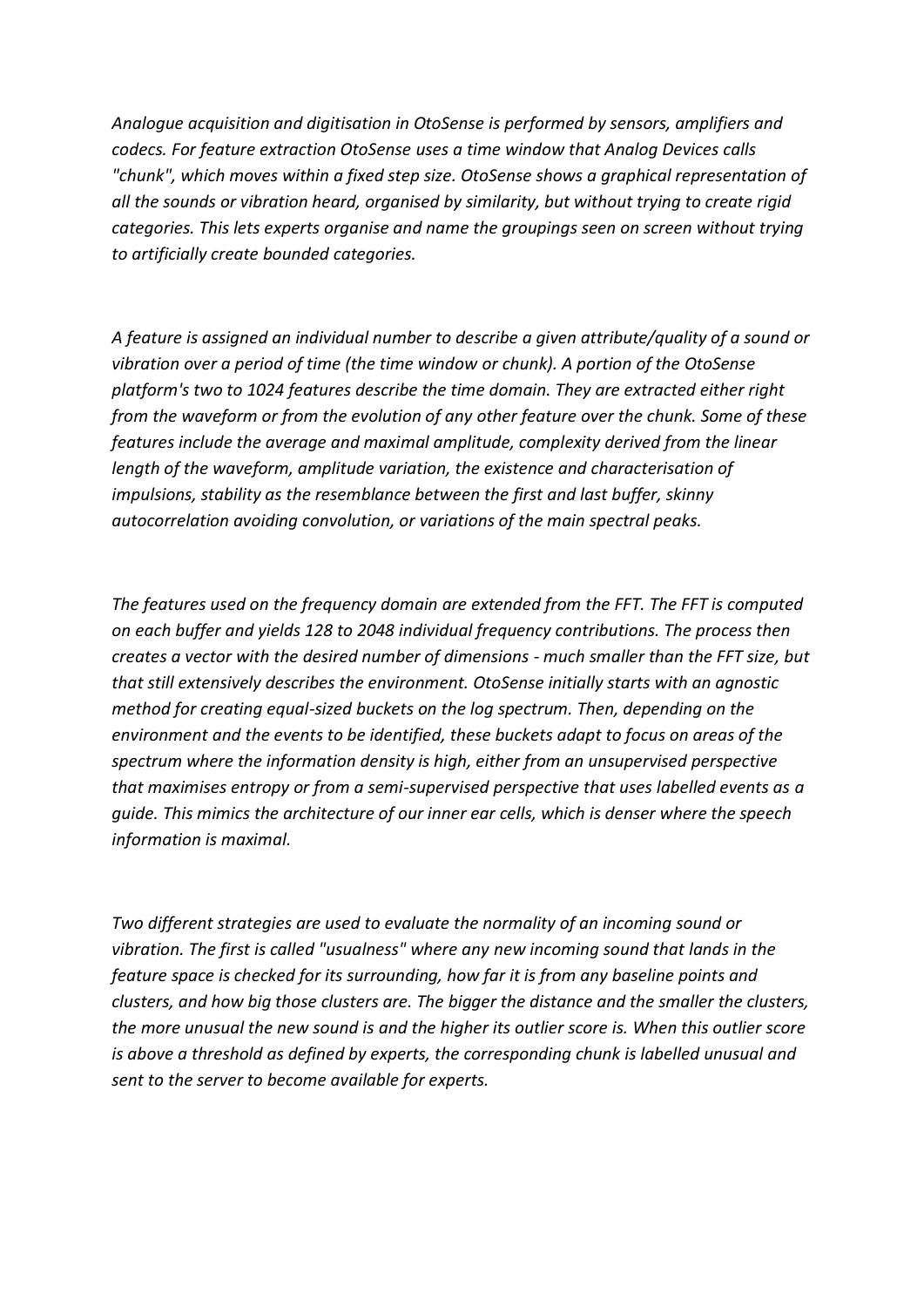*The second strategy is very simple: any incoming chunk with a feature value above or below the maximum or minimum of all the features defining the baseline is labelled as extreme and sent to the server as well. The combination of unusual and extreme strategies offers good coverage of abnormal sounds or vibrations, and these strategies perform well for detecting progressive wear and unexpected, brutal events.'*

The technology is said to have "shown good performance" in situations that once required human expertise and in those involving embedded applications, especially on complex machines.

# **SMART AIR SPRING FOR PREDICTIVE MAINTENANCE**

The February 2019 issue of *Industrial Technology* (p.16) describes how technology company Continental has developed a new air spring with integral sensor technology that provides hitherto unachievable continuous operational status information in real-time. This is particularly useful in the construction sector where machines have to continually deliver peak performance in a harsh environment.

The article 'Smart Air Spring provides Status Info for Predictive Maintenance' quotes Carsten Klages, Sales Manager for Industrial Applications at Air Spring Systems, as follows:

*"The purpose of the integrated-sensor air spring system is to make a globally established system such as the air spring even safer, simpler and more efficient for customers - and thus also all the associated operations and processes, particularly in the fields of control and monitoring.*

*The greatest challenge in incorporating the sensor system really lay in integrating the fine wiring of the electronics in the product such that the air spring properties are not changed and the electronic system is not damaged."*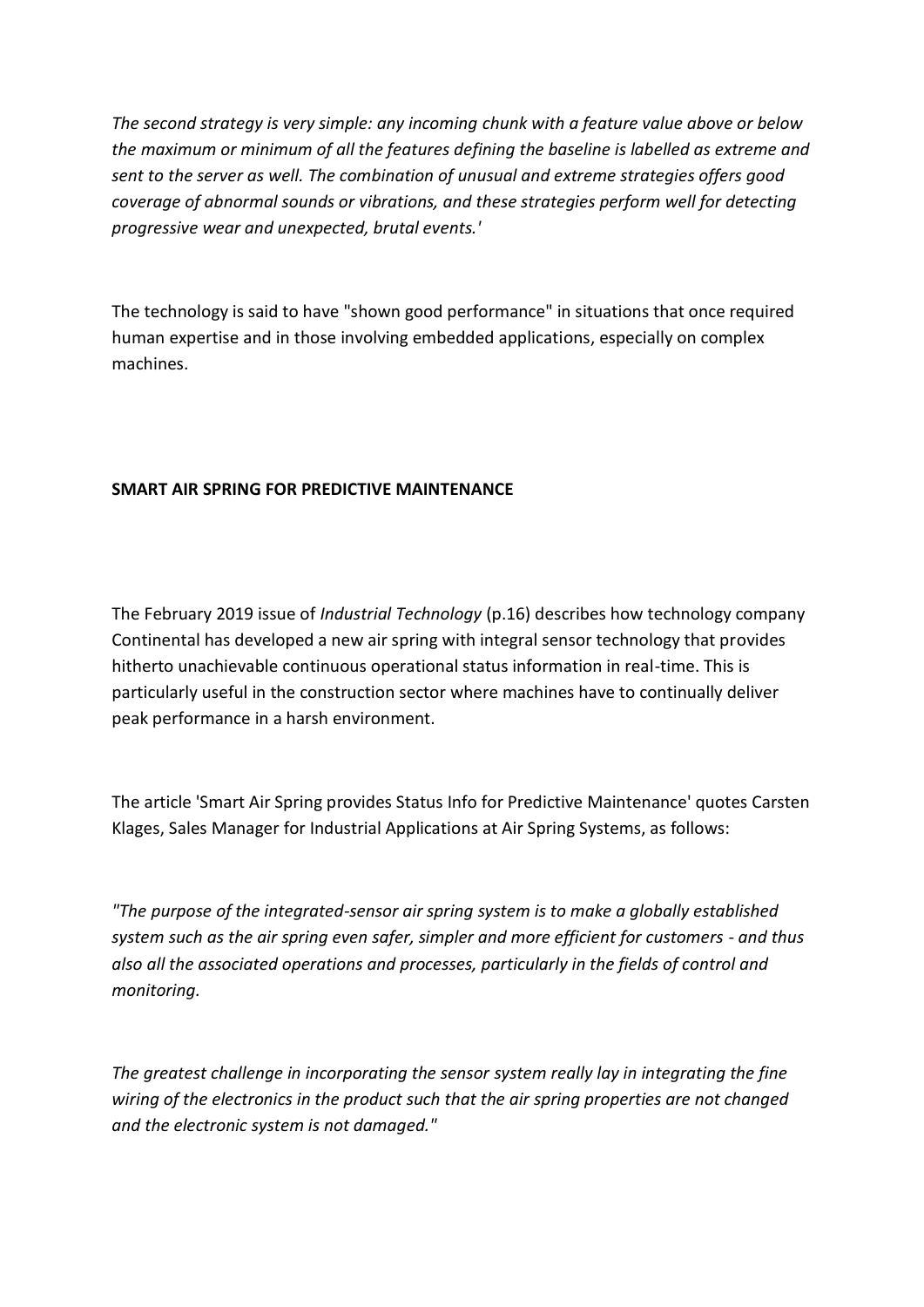In order to overcome this difficulty the experts at Continental produced a specially developed adapter, which ensures that there is a reliable connection between the air spring and the sensor system. With this two cables are used, one to connect the air spring control system and the other for the data connection. The sensor is therefore enabled to measure the mechanical status of the air spring completely automatically. The resulting information is then transmitted to the machine controller.

Herwig Peters, Head of Industrial Applications of Air Spring Systems for Continental, says:

*"This development is a milestone in air spring technology. We're ushering in the next stage in digitisation. The air spring has been made smart, enabling it therefore to communicate with the user."*

More information is available at www.contitech.de

# **AUTOMATING THE AEROSPACE SECTOR**

This article in the October issue of *Industrial Technology* (p.10) is an Aerospace Report that describes how Astech Projects, part of the Schauenburg International group of companies, and a major supplier of robotics and automation solutions across many industry sectors, was approved by a leading UK aerospace company to build a bespoke automated masking system to mask complex areas of aircraft components to avoid precious metal coverage during manufacturing.

The system was required to have the capability to mask 14 component variants, while offering the functionality to add additional variants in the future, and although masking and coating is a common application, automation of it is not.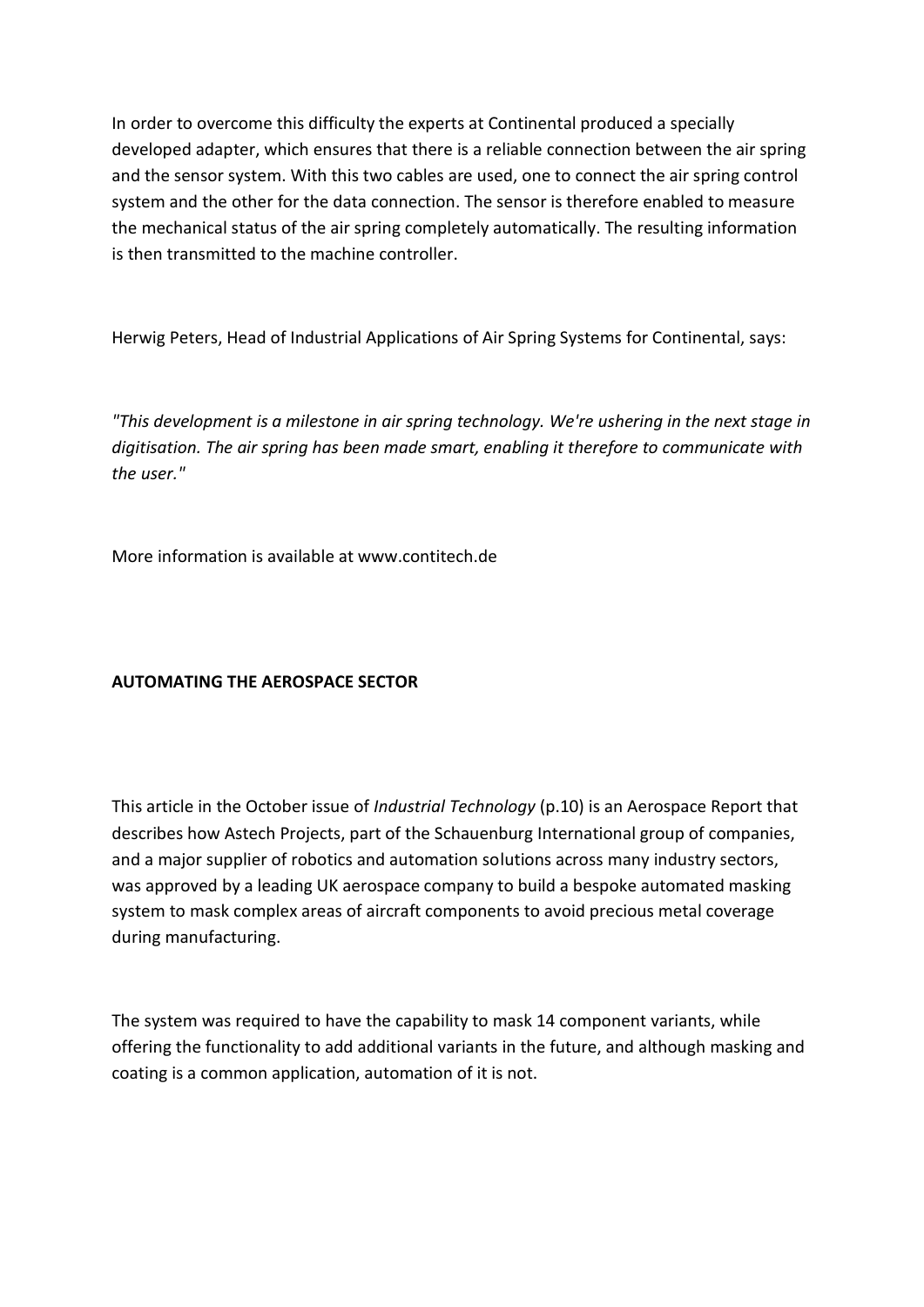For this development Astech turned to the expertise of adhesive and coating specialist Intertronics, who had already established that its Dymax 717-R SpeedMask resin product was effective in protecting precious metal during the manufacturing process. With the masking resin selected, they worked on establishing the success of the preeflow eco-PEN450 as the dispensing mechanism. This was chosen for its high accuracy (plus or minus 1 per cent, 99 per cent of the time), and because the system has no fluctuation in the volume of resin dispensed with any change in viscosity. Intertronics also supplied the appropriate curing equipment, including high-intensity UV lamps, so the resin could be cured quickly in twenty to thirty seconds:

*'The fully-automated system incorporates a 3-axis cartesian robot and two 6-axis robots working in synchrony according to one robot program. It also includes a high-definition vision system, masking dispensing system, and UV curing station. On a batch-by-batch basis, the system can correctly identify and orientate 14 types of part against the preeflow eco-PEN450, which accurately dispenses the Dymax 717-R SpeedMask product. The part is then taken to a curing chamber, where it is illuminated with high-intensity UV. Once the process is complete, the component is returned to its original input location. The process repeats itself until the entire batch of components has been processed.'*

Matthew Baseley, Technical Sales Office Supervisor for Intertronics, states:

*"The main drivers behind the project were to accurately and repeatedly mask the component. The final result dispenses to an accuracy of 100 microns, a great achievement. Astech Projects' bespoke system offers the client a significant labour saving and increases throughput with the client now channelling 60 per cent of its components through the system."*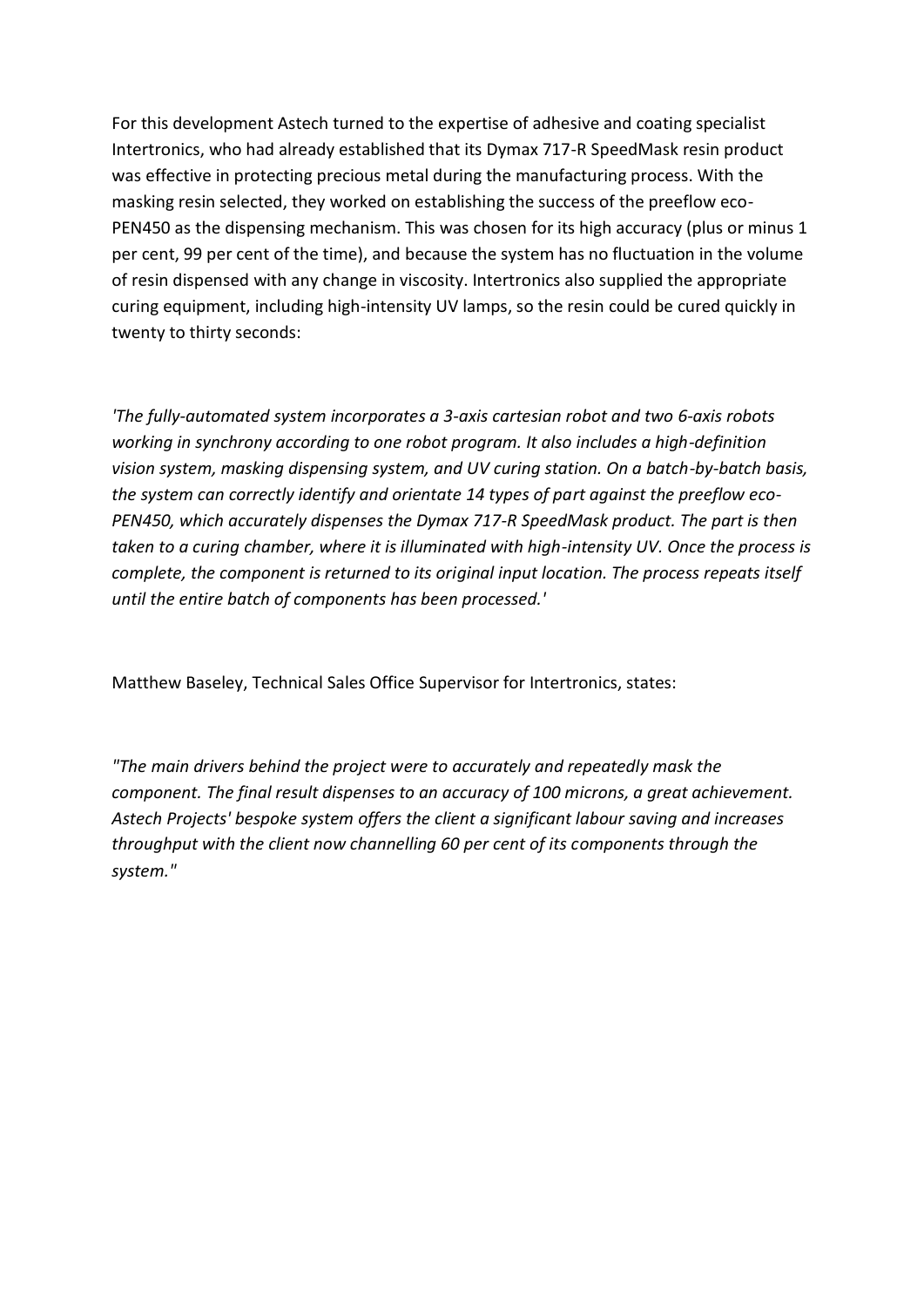## **5G MMWAVE: AN OPPORTUNITY TO REVOLUTIONISE ON-TRAIN CONNECTIVITY**

This article, by Simon Holmes, Group Head of Digital (Engineering) at First Group, in the April-May 2019 issue of *Rail Technology Magazine* (RTM), p.88, describes how First Group and its partners have pioneered a 5G millimetre Wave (mmWave) that now offers connectivity that previously would have been impossible.

With the help of partners, notably Blu Wireless and Network Rail, First Group has worked to harness the 5G mmWave spectrum to achieve over one gigabit per second throughput to and from high-speed trains, that is a connection powerful enough to enable HD video streaming as well as reliable access to the cloud-based applications that many passengers use.

The author states:

*'This project is breaking down barriers of commercial viability and technical feasibility that previously seemed intractable. During 2020 we plan to roll out this technology on our South Western Railway (SWR) franchise to create the first "gigabit railway", with work already underway. The technology we are implementing can process volumes of data 100 times greater than is possible on current mobile deployments, vastly increasing the consistency and quality of the wi-fi that our passengers will enjoy on their journey throughout this rail network.*

*The system is based on Blu Wireless' "mmWave" communication technology, which does not require the complex and expensive infrastructure of mobile systems. We believe that the combination of gigabit level data throughputs with cost-effective and ultra-low power operation will be instrumental in delivering First Group's customers with best-in-class ontrain wi-fi services.'*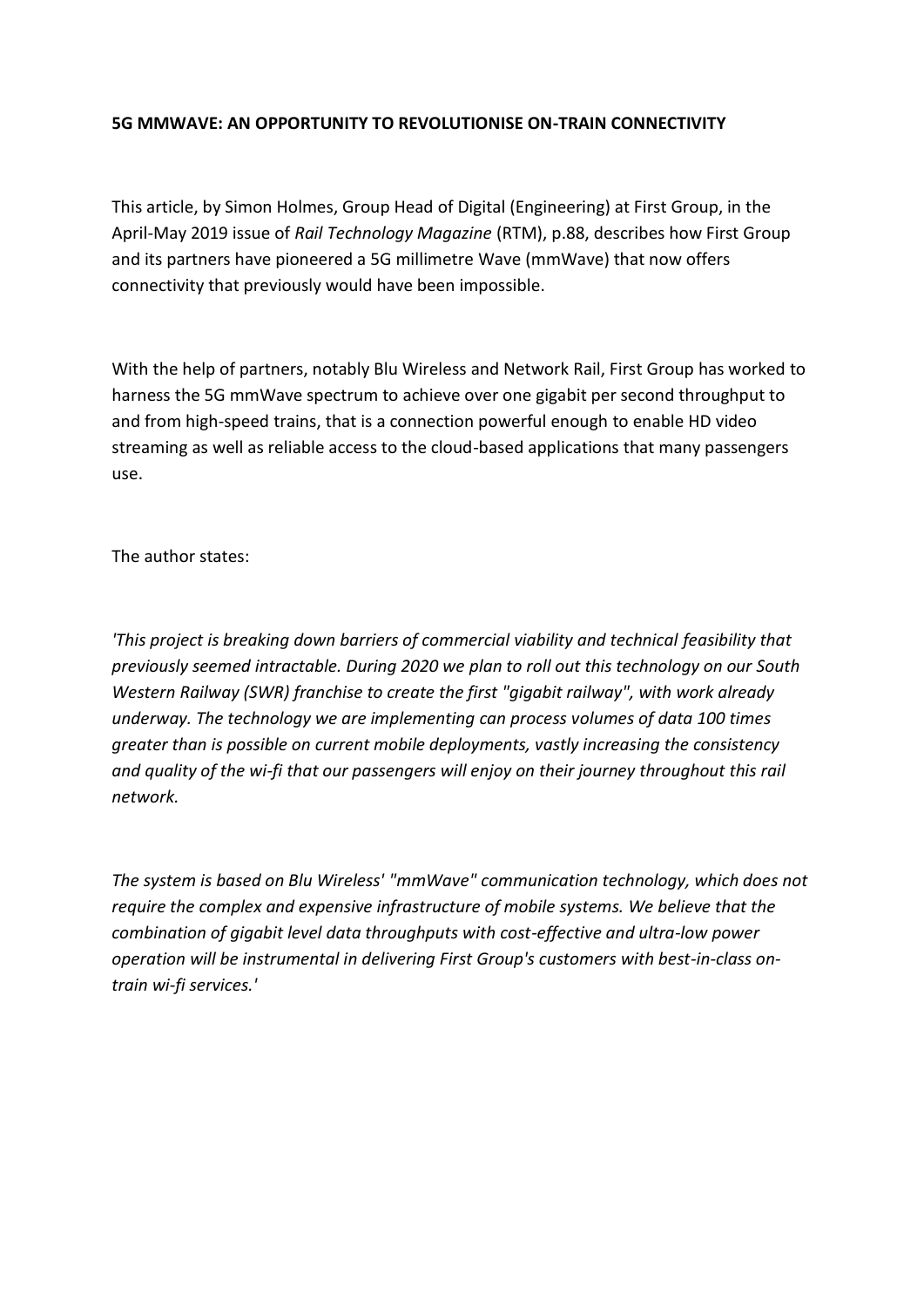## **NETWORK RAIL LAUNCHES INTELLIGENT INFRASTRUCTURE (II) PROGRAMME**

2019 saw the launch of Network Rail's Intelligent Infrastructure (II) programme, a five-year Control Period 6 programme to deliver information derived from data that will inform the routes precisely where their assets are, how they are performing, how they are degrading and when they are likely to fail. This aims to assist engineers to prioritise and plan their opex and capital work bank and reduce the number of things that they have to respond to urgently.

In the December 2019 - January 2020 issue of *RTM*, Network Rail's Jonathan Schofield, in his article 'The Age of Intelligent Infrastructure' (p.22-23) explains:

*'Working directly with the routes, the II programme will help the routes move from timebased, fix-on-rail maintenance to information-led predict and prevent regimes; capture, analyse and exploit asset data to help the routes prioritise the most critical work and to drive a 10 per cent service affecting failure improvement. This will be achieved through the development of automated network monitoring, advanced data analytics, aerial surveys and integrated decision support tools. The programme's workstreams include Track Signalling, Ellipse (Network Rail's central data base) Planning, Civils and Operational Property.*

*The first significant output from the programme is the Enhanced Track Decision Support Tool (eTDST). Delivered in November 2019 as a prototype, it is now being evaluated by engineers in the routes.*

*Containing a range of key data sets, it presents information via a maintenance dashboard underpinned by decision support capability for track geometry (TG). It aligns with TG outputs from Network Rail's fleet of measurement trains, identifying rates of degradation and highlighting sites at risk of reaching Alert Limit (AL) and Immediate Action Limit (IAL). This allows engineers to filter information by TG parameters, engineers' line references, track ID, start and end mileage, sleeper type and track category. The tool highlights where deterioration rates indicate a section of track will reach an AL within a 90-day window. This allows front line staff to have enough time to plan the right intervention at the right place at the right time allowing the business to shift from reactive to proactive regimes.*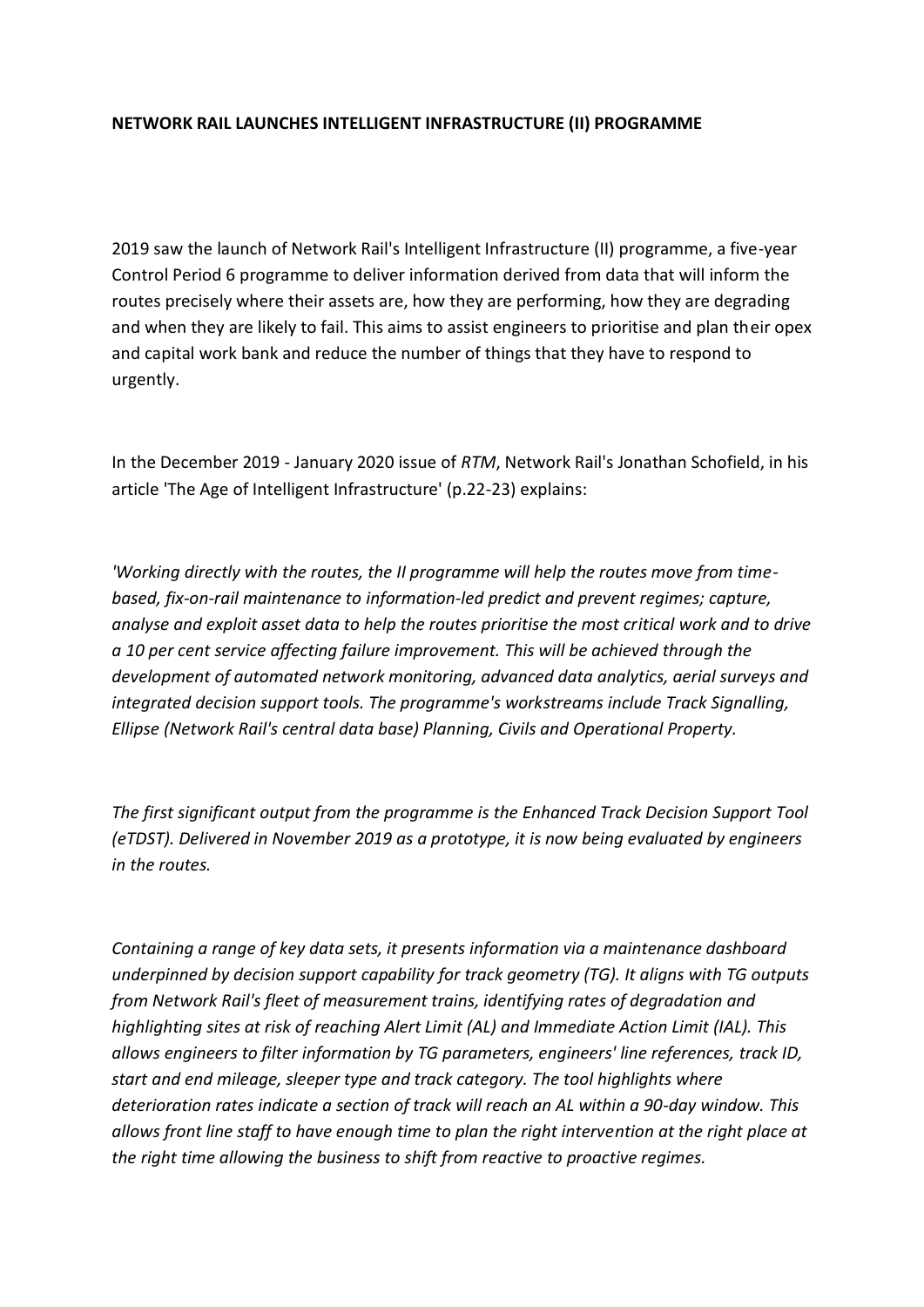*An algorithm developed internally within the II programme aligns trace data from the measurement trains to provide maintenance teams with run on run trace that can be used to analyse and demonstrate asset deterioration over time. This replaces the current paper trace method of viewing and analysing track geometry data. The tool is mobile responsive on both android and iOS devices, allowing engineers access to the data they need from any location at any time across the network.'*

The article quotes Western Infrastructure Maintenance Engineer Dan Collins as follows:

*"The aeronautical industry has data management systems that tell engineers how long a wing or fuselage component will last. They know exactly when they should intervene and that's precisely the level of knowledge and evidence the rail industry should work to if we want to meet the current challenge let alone future rail growth. Up until now we've relied exclusively on our engineering knowledge to arrive at timescales when building a Risk-based Maintenance Regime, but too often it involves making some assumptions and our current data sources are very difficult and time-consuming to use for trend analysis.*

*With the enhanced predict and prevent capability the II programme is looking to deliver, and by exploiting the potential of decision support tools like the eIDST, we are reaching a point where we can trust the information given to us to carry out predictive maintenance to actively fix faults before they impact our customers."*

# **AUTONOMOUS VEHICLES DRIVE DATA CENTRE REQUIREMENTS**

In *Electrical Review* (January - February 2019) Natalie Sauber, Market Intelligence Lead for Arcadis, in her article 'Shifting Gears' (p.24-26) focuses on the prediction that by 2025 autonomous and connected vehicles will generate over \$200 billion in annual global revenue for automotive manufacturers and others, but underpinning this is the requirement for these vehicles to transmit over 100 petabytes of data to the cloud every month. She reminds us that a petabyte is over a million gigabytes and that this is equivalent to digitising around half of the printed material ever published. Looking further ahead, she estimates that by 2050 the data volume between vehicles and the cloud will need 10 exabytes a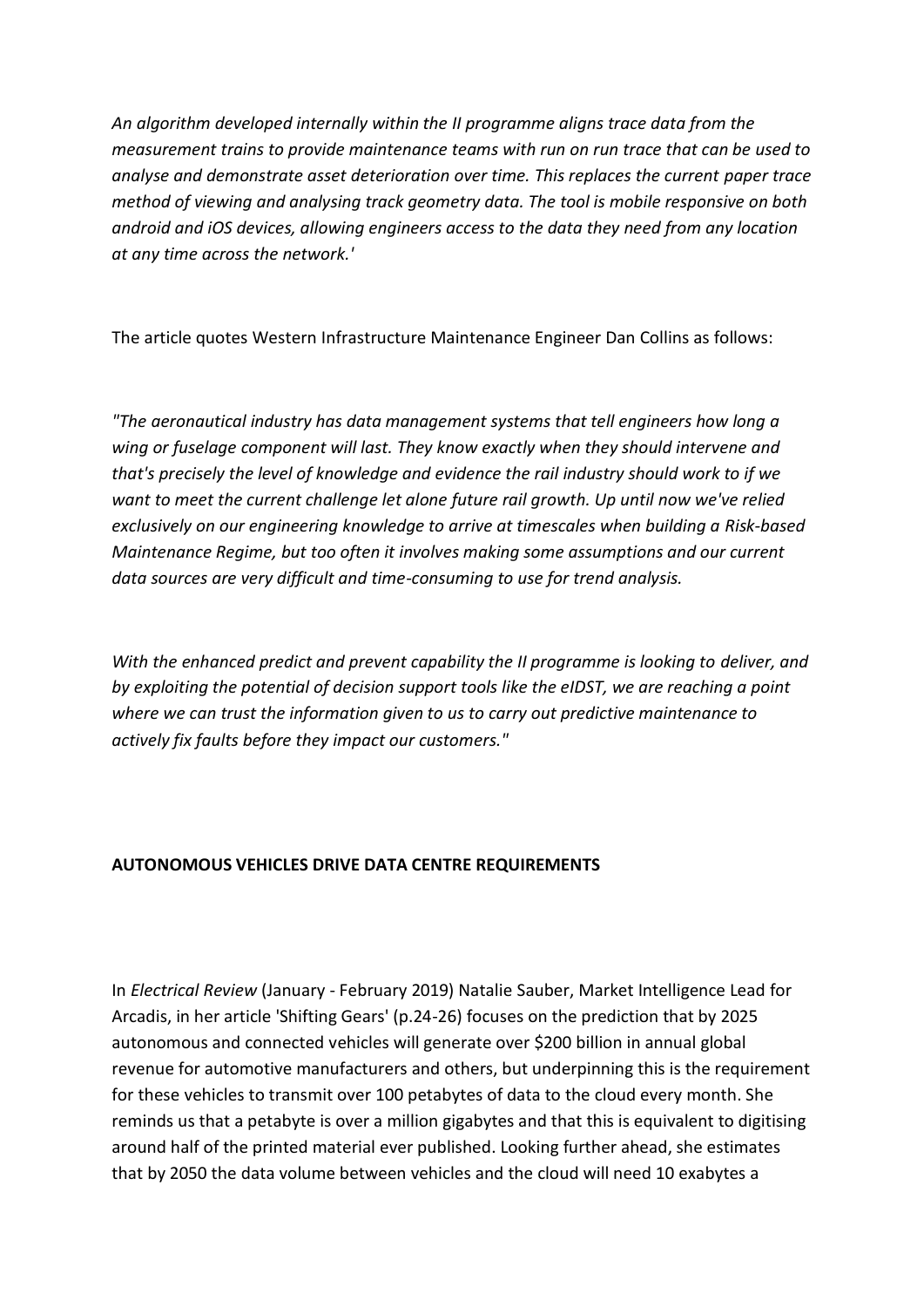month, which is some 10,000 times the present volume, an exabyte being around a thousand petabytes and equivalent to 250 million DVDs of data.

The author states:

*'Connected and autonomous vehicles [CAVs] will soon communicate in real-time between each other (V2V) and vehicle-to-everything (V2X) for enhanced safety and convenience. For CAVs to operate safely and efficiently, reliable ultra-low latency vehicle-to-infrastructure (V2I) communication is critical.*

*As it stands today, the 4G cellular network can facilitate management of certain tasks back to the CAV, such as weather and road conditions and real-time information on accidents. However, providing high definition maps and identifying obstacles and objects moving near the vehicle requires constant reliable processing with low latency.*

*Far better is the 5G network currently being rolled out, which processes data up to 1,000 times faster than the existing 4G networks. The 5G cellular base station network will support connectivity and control for the CAVs, as the V2I wireless system will be capable of managing all the different tasks required by the AV, while at the same time operating under constant network connectivity.*

*The transfer into hyperscale cloud facilities for big data analytics and management precedes a fully integrated (V2X) ecosystem. However, delivering that data to the data centre is challenging with estimates suggesting that approximately \$1 million needs to be spent on each data centre infrastructure for each AV.'*

Ms. Sauber therefore points to "a dire need for new approaches on data centres to meet the demands of the new mobility value chain from data ingest to deep learning and simulation capabilities" and "a definite need to increase network capability between vehicles and the cloud by implementing edge computing and more efficient network designs".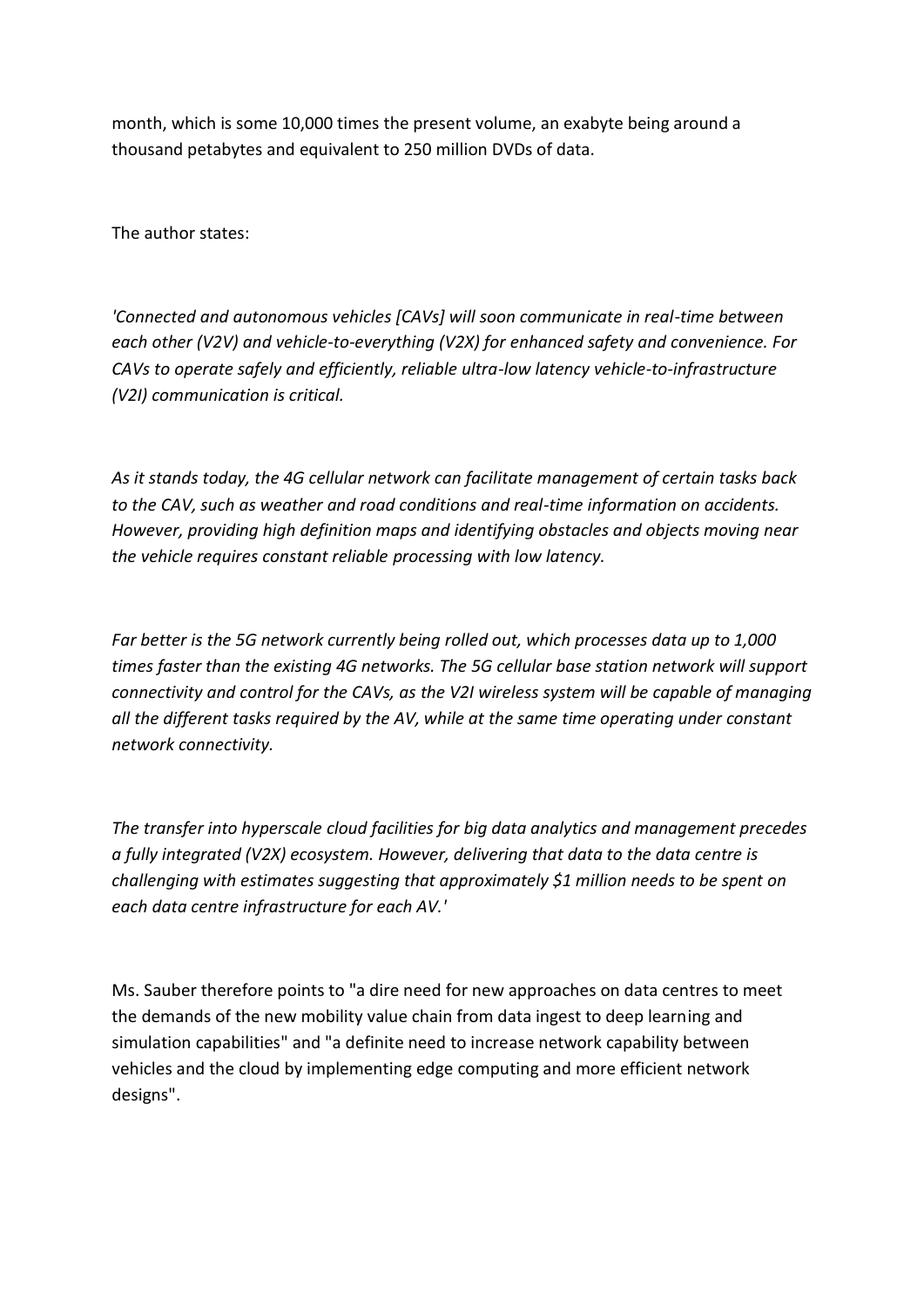She then devotes the latter part of her article to some of the initiatives that are now underway in response to this demand, pointing notably to car manufacturers Toyota, BMW and Ford:

*'In 2016 Toyota announced plans to build its Data Centre for Connected-Car Data. Meanwhile BMW is planning to use IBM's cloud infrastructure to deploy its new platform for collecting data from connected cars. In 2017 Ford announced plans to build a \$200 million data facility centre to store connected car data in Detroit. The American manufacturer predicts that their data storage requirements will rise from today's 13 PB to an astounding 200 PB by 2021.'*

In the UK the West Midlands Combined Authority is set to receive up to £20 million to allow the Warwick Manufacturing Group to set up a UK Mobility Data Institute, which will be a focused research centre designed to collect, process and analyse transport data generated by autonomous vehicles, along with smart charging of electrified vehicles.

## **IMPLEMENTING BLOCKCHAIN AT CATERPILLAR**

The technology of blockchain has previously been reported in *The Electron*. In this issue we present a case study from Vol. 22 Issue 9 (November 2019) of *The Manufacturer*, outlining how construction equipment manufacturer Caterpillar has worked with the Institute for Manufacturing at the University of Cambridge in a pioneering application of the technology in order to realise a range of improvements to the company's supply chain.

The article 'Blockchain: Driving Productivity, Traceability and Customer Experience in Supply Chains' by Dr. Veronica Martinez of the Institute for Manufacturing, and Caroline Burstall and Andrew Noblett of Caterpillar (p.42-45) is also reference as Martinez, V., Zhao, M., Bhydea, C., Han, X., Neely, A. and Albores, P., 'Blockchain-Driven Customer Order Management', *International Journal of Production and Operations Management*, 4th. July 2019.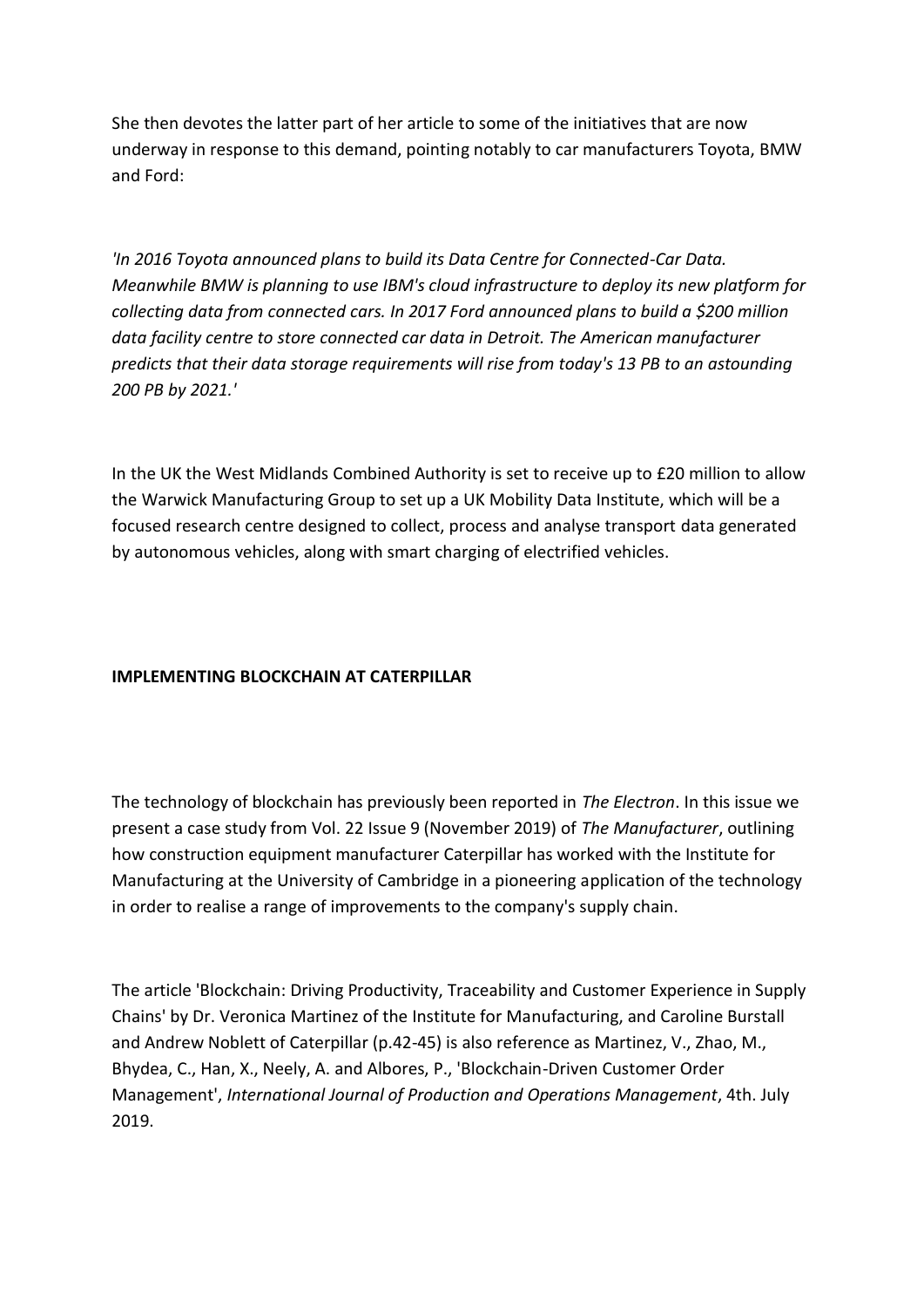The pilot project described focuses on a part of Caterpillar's business which sells diesel and gas engines that are customised to meet each customer's individual needs. Managing the customer orders has tended to be manual, with modifications to the customer's specification coming in through traditional channels such as phone, fax and email. These requests were then checked by Caterpillar's production team in order to ensure that they were deliverable.

There followed a back and forth process of specification and negotiation that could last for several days, involving six employees with information being stored in different formats, in different places by different people. This process was notoriously inefficient and prone to quality problems.

Blockchain was subsequently identified as a possible solution for the streamlining of the process, with the potential to make it more efficient, as well as preserving secure and accurate information:

*'The technology's characteristics matched the business needs, offering "traceability of transactions" - tracking who, what and when an order was placed or modified. Furthermore it secures "irreversibility" of records, offering a safe bridge of "trust" between the customers and suppliers.*

*Our mission was to build and use blockchain to automate the interactions between the customer (demand) and the manufacturing site (supply).'*

The project had two key elements, namely programming the blockchain and simulating the business process:

*'With no prior experience our first task was to decide which technologies to use, bearing in mind that one of Caterpillar's requirements was to keep everything as simple as possible so that its employees could learn how to do it themselves. We reviewed the options and picked the most basic applications: Hyperledger Composer for the backend (building the blockchain) and React for the user interface. Both applications happen to be free.'*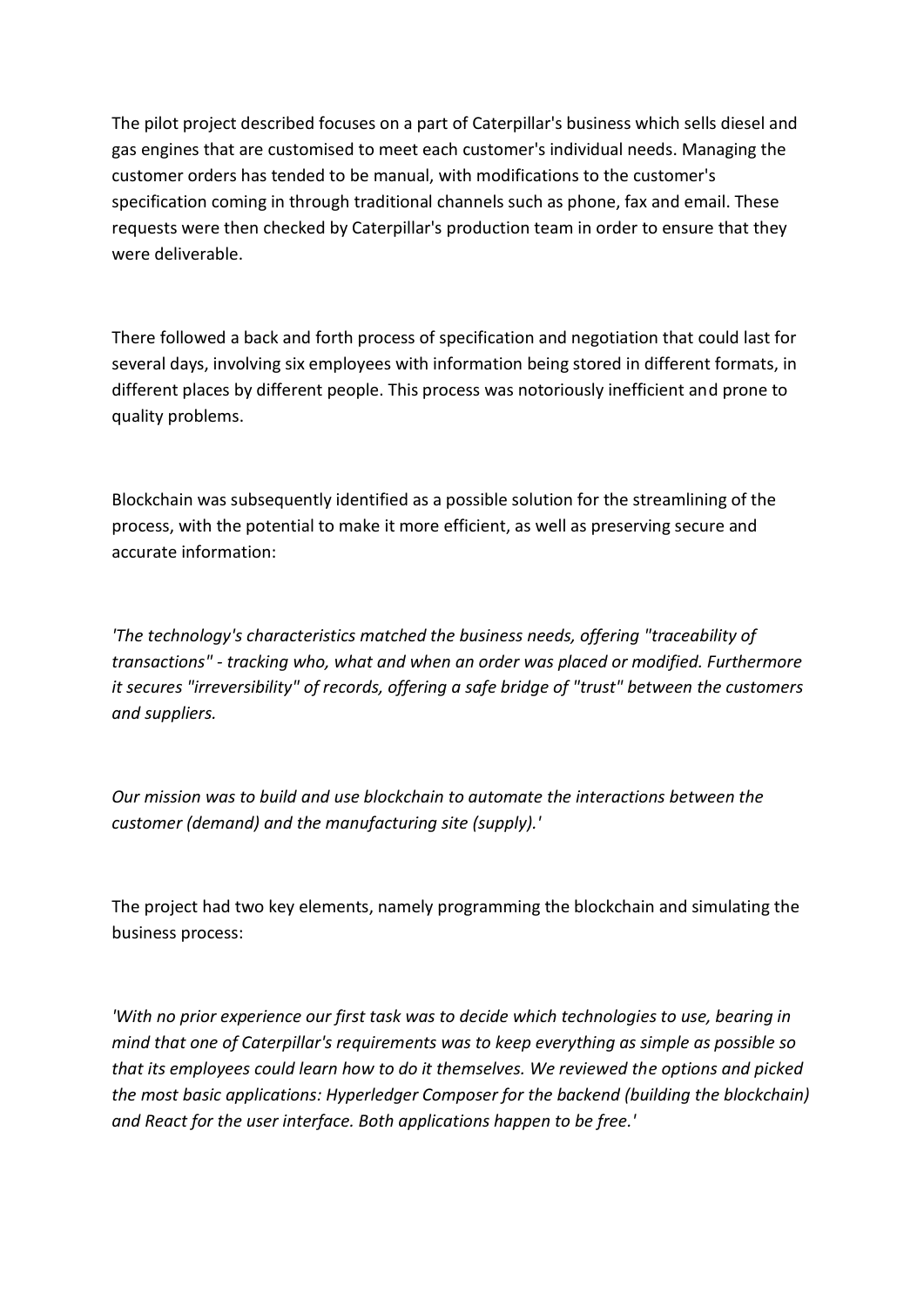It took four people six weeks of study, mainly from online videos, to write and debug 5,000 lines of code. The other part of the process then required mapping the complexity of the existing system, i.e. identifying all the touch points between the firm and its customer, and where the data was being stored, and to specify a more streamlined blockchain enabled approach. The end result was a real-time method of sharing and managing data in a single record:

*'Once we had our blockchain in place and had tested it with one of Caterpillar's customers, we carried out a "before and after" analysis to show what we had achieved. By automating the process, we had reduced the number of storage points from 20 to two, we had reduced the time taken to produce a new order by two thirds and we had halved the number of people needed to carry out the task. And we had a very positive response from the customer who was now using a bespoke user interface, which we had co-designed with its procurement team.'*

The article presents the following full list of benefits:

\* Reduction of the number of operations needed to place or amend orders, consequently making the customer order management process simpler and leaner - blockchain reduced the process for placing orders from 21 to six operations.

\* Reduction of the average time of orders in the system by more than eight hours (493.3 minutes saved for placing orders).

\* Display of traceability of orders through the user interface via dashboards.

\* Improved visibility to various supply chain participants through the written rights set on blockchain.

\* Consolidation of a single point of entry for the placement and amendment of orders.

\* Removal of multiple checkpoints such as MRC, EDI, customer portal and emails.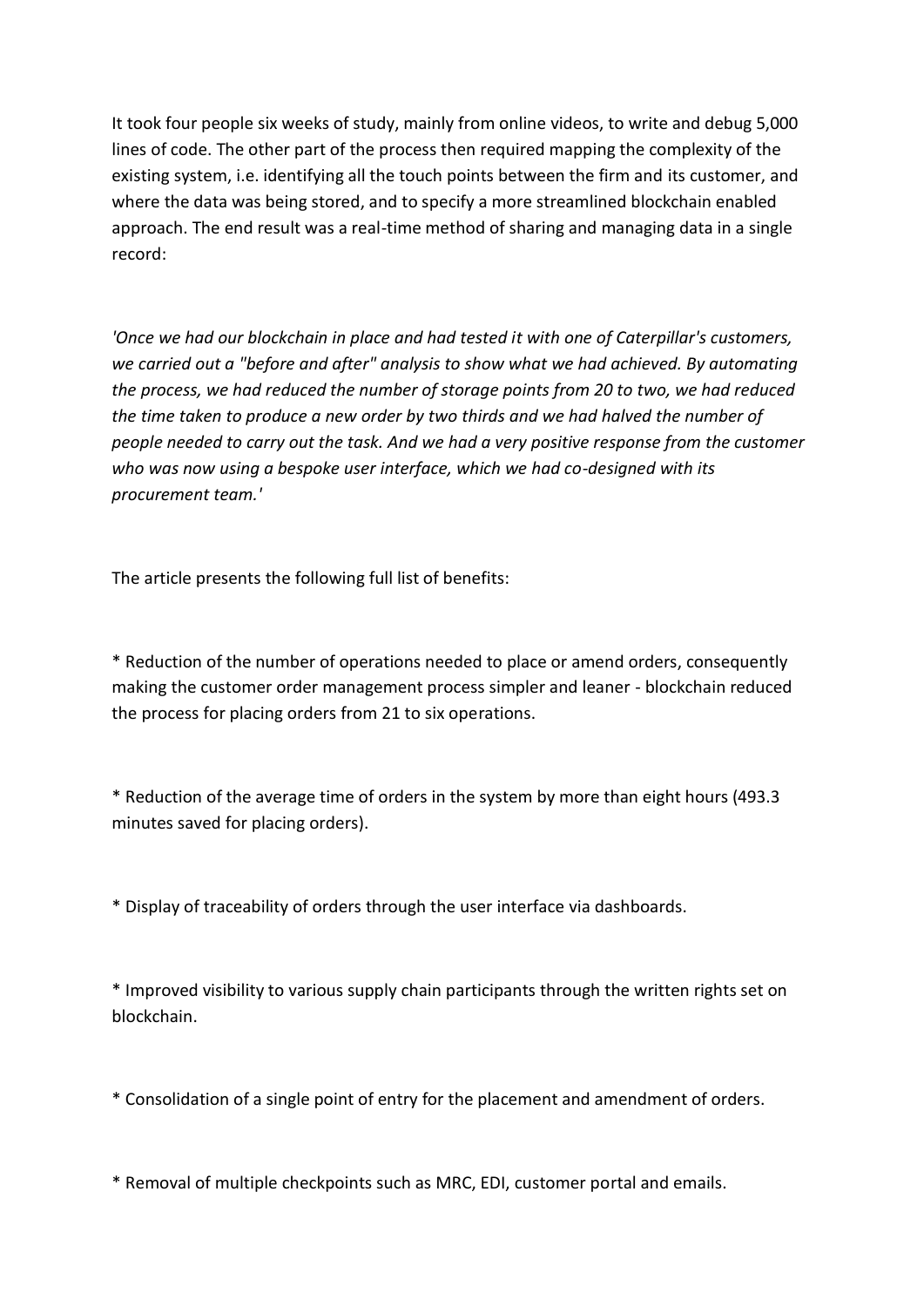\* Reduction of manual input into the orders.

\* Elimination of duplications of report status such as Excel sheets.

\* Lowering of the number of storage points.

\* Reduction of the number of account coordinators from six to three.

\* Reduction of the number of errors and mistakes in the system.

The article concludes:

*'Our research is the first to demonstrate that blockchain improves the efficiency of the processes involved in our pilot project: it reduces the number of operations, reduces the average time of orders in the system, reduces workload, shows traceability of orders and improves visibility to various supply chain participants.'*

The pilot showed that it is possible to implement blockchain in-house on a small scale and manage its growth in a way that provides quantifiable benefits without introducing massive disruption and cost.

## **BITCOIN THREAT TO CLIMATE CHANGE**

The small feature 'Not Coins of the Realm' in Vol. 253, No.6 (June 2019) of *Electrical Review* (p.8) highlights a study at the University of Hawaii Manoa that warns of "a catastrophic escalation of climate change" as a result of the increasing use of Bitcoin and other cryptocurrencies.